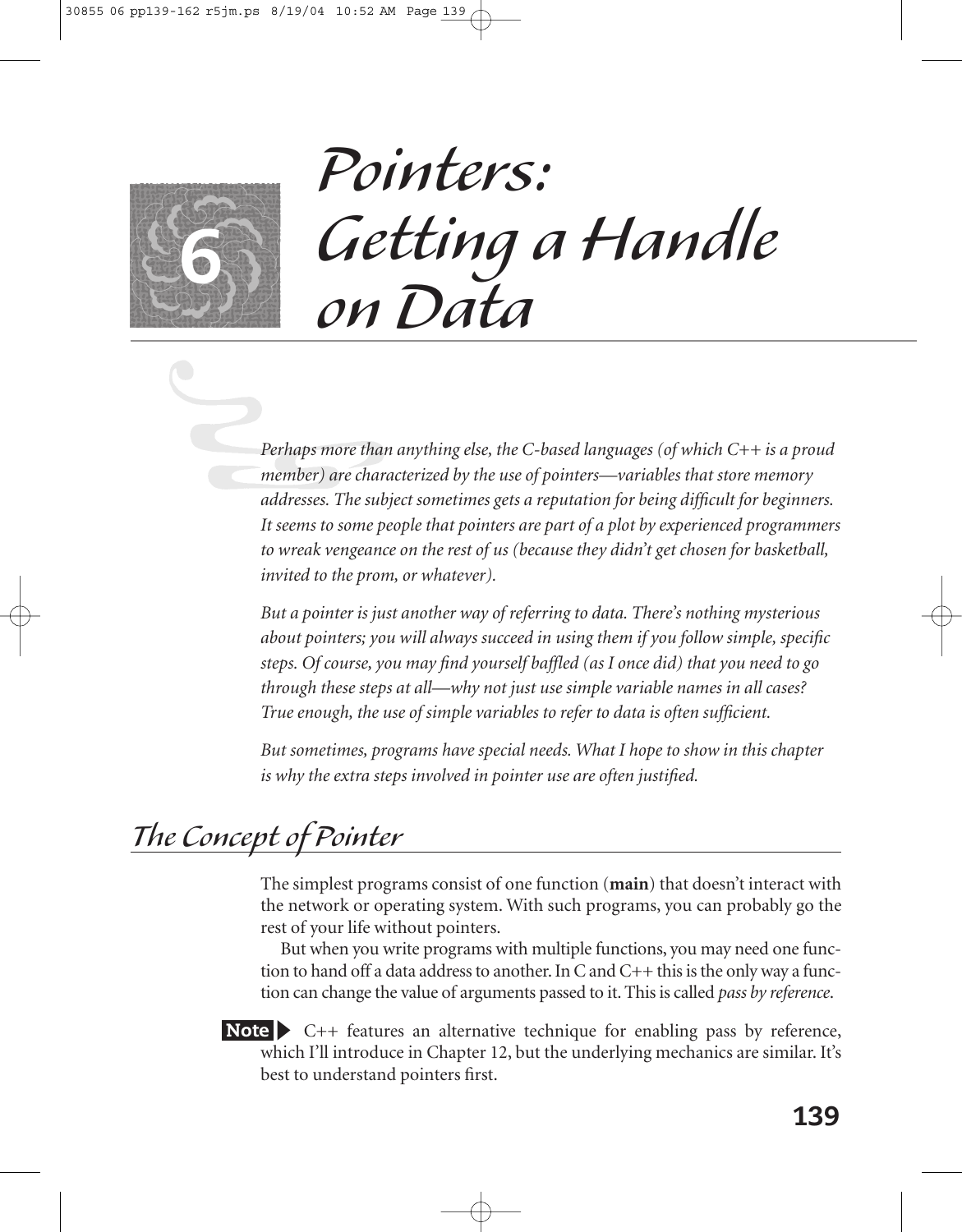A pointer is a variable that contains an address. For example, suppose you have three **int** variables, a, b, c, and one pointer variable, p. Assume that a, b, and c are initialized to 3, 5, and 8, and the pointer is initialized to point to a. In that case, the layout of the computer's memory might look like this:



This figure assumes that variables a, b, c, and p have numeric addresses 1000, 1004, 1008, and 1012. Data addresses vary from one system to another, but the distances between the addresses are uniform. The **int** type and all pointer types on a 32-bit system take up four bytes each; a variable of type **double** takes up eight bytes.

All memory locations on a computer have a numeric address—even though you almost never know or care what it is. Yet at the level of machine code, addresses are about the only thing the CPU understands! A reference to a variable Num in your program, for example, is translated into a reference to a numeric address. (The compiler, linker, and loader assign this address to Num, so you don't have to think about it.)

Pointer usage is about *indirect* memory reference. CPUs are optimized to do these references efficiently, which is one reason why C-based languages encourage their use. At runtime an address is loaded into an on-board CPU register, which is then used to access items in memory.

## *Interlude* **What Do Addresses Really Look Like?**

In the last section, I assumed that the variables a, b, and c had the physical addresses 1000, 1004, and 1008. While this is possible, it's unlikely—just a shot in the dark.

Actually, when hard-core programmers represent bit patterns or addresses, they use the hexadecimal numbering system. This means base 16 rather than base 10.

There's a good reason for using hexadecimal notation. Because 16 is an exact power of 2 ( $2 * 2 * 2 * 2 = 16$ ), each hexadecimal digit corresponds to a unique pattern of exactly four binary digits—no more, no less. Table 6.1 shows how hexadecimal digits work.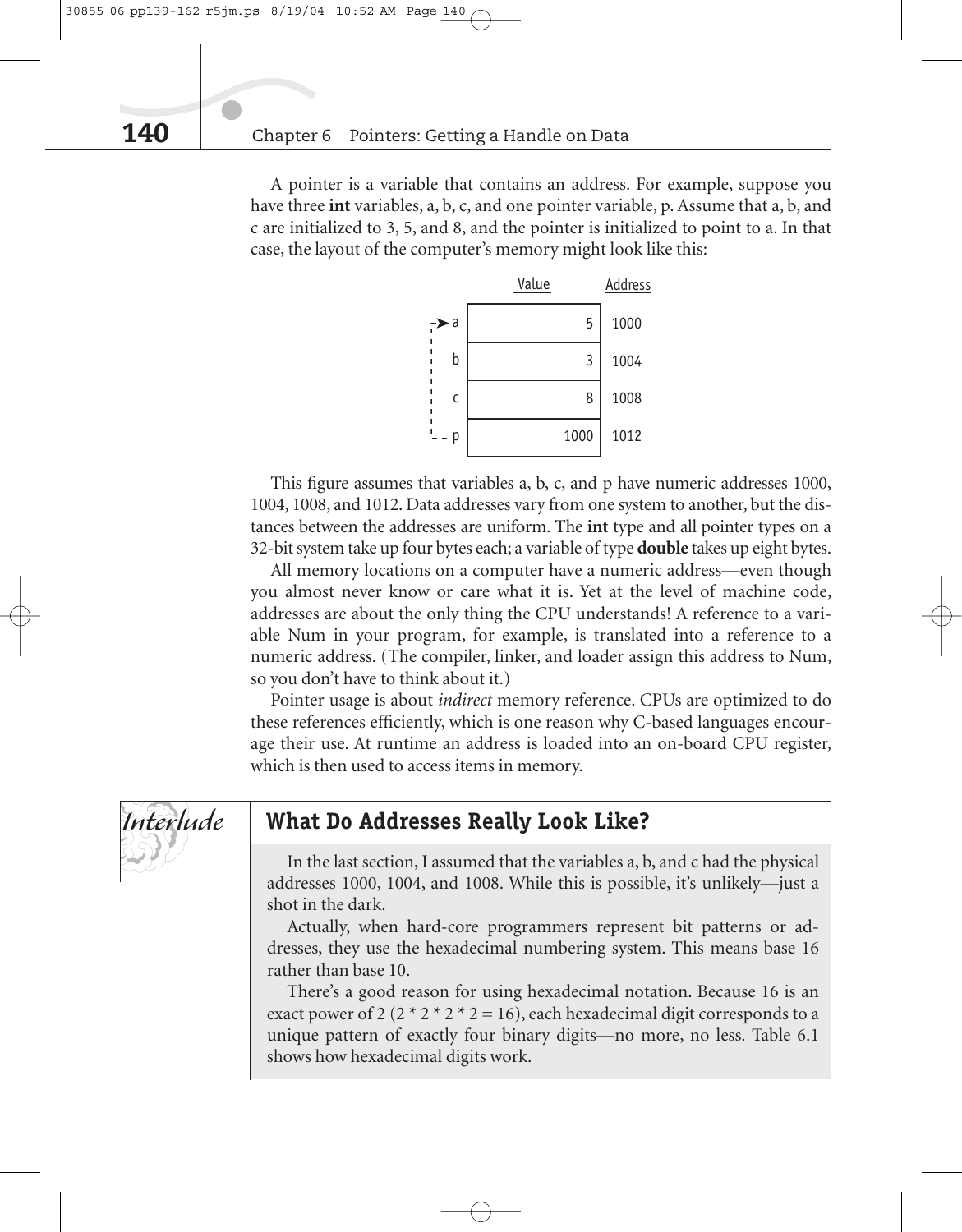▼ *continued*

*Interlude*

The Concept of Pointer

| Table 6.1: Hexadecimal Equivalents |                                     |                                    |  |  |  |  |  |  |
|------------------------------------|-------------------------------------|------------------------------------|--|--|--|--|--|--|
| <b>HEXADECIMAL</b><br><b>DIGIT</b> | <b>EQUIVALENT</b><br><b>DECIMAL</b> | <b>EQUIVALENT</b><br><b>BINARY</b> |  |  |  |  |  |  |
| $\overline{0}$                     | $\overline{0}$                      | 0000                               |  |  |  |  |  |  |
| $\mathbf{1}$                       | $\mathbf{1}$                        | 0001                               |  |  |  |  |  |  |
| $\overline{2}$                     | $\overline{2}$                      | 0010                               |  |  |  |  |  |  |
| 3                                  | 3                                   | 0011                               |  |  |  |  |  |  |
| $\overline{4}$                     | $\overline{4}$                      | 0100                               |  |  |  |  |  |  |
| 5                                  | 5                                   | 0101                               |  |  |  |  |  |  |
| 6                                  | 6                                   | 0110                               |  |  |  |  |  |  |
| 7                                  | 7                                   | 0111                               |  |  |  |  |  |  |
| 8                                  | 8                                   | 1000                               |  |  |  |  |  |  |
| 9                                  | 9                                   | 1001                               |  |  |  |  |  |  |
| $\mathbf{A}$                       | 10                                  | 1010                               |  |  |  |  |  |  |
| $\mathbf{B}$                       | 11                                  | 1011                               |  |  |  |  |  |  |
| $\mathcal{C}$                      | 12                                  | 1100                               |  |  |  |  |  |  |
| $\mathbf{D}$                       | 13                                  | 1101                               |  |  |  |  |  |  |
| E                                  | 14                                  | 1110                               |  |  |  |  |  |  |
| F                                  | 15                                  | 1111                               |  |  |  |  |  |  |
|                                    |                                     |                                    |  |  |  |  |  |  |

The advantage of using hexadecimal notation for addresses is you can tell how wide an address is just by looking at it. One hexadecimal digit always corresponds precisely to four binary digits. The address 0x8000 has four hexadecimal digits. (The "0x" prefix is the C++ notation that means the number is hexadecimal.) Four hexadecimal digits correspond precisely to 16 binary digits. The math is very simple:  $4 * 4 = 16$ .

In contrast, it's hard to tell how many binary digits (or bits) the decimal number 1000 corresponds to. The answer is 10 bits. (Did you know that?) But decimal 5000 requires 13 bits to represent in binary. Decimal-to-binary is vastly more difficult than hexadecimal-to-binary; therefore, systems programmers favor hexadecimal.

On nearly all personal computers still in use today addresses are not 16 bits wide, but 32. An address such as 0x8FFF1000 is a 32-bit address, because it has eight hexadecimal digits  $(8 * 4 = 32)$ . 0x00002222 is also a 32-bit address, because the assumption is that the leading zeros are preserved.

**141**

▼ *continued on next page*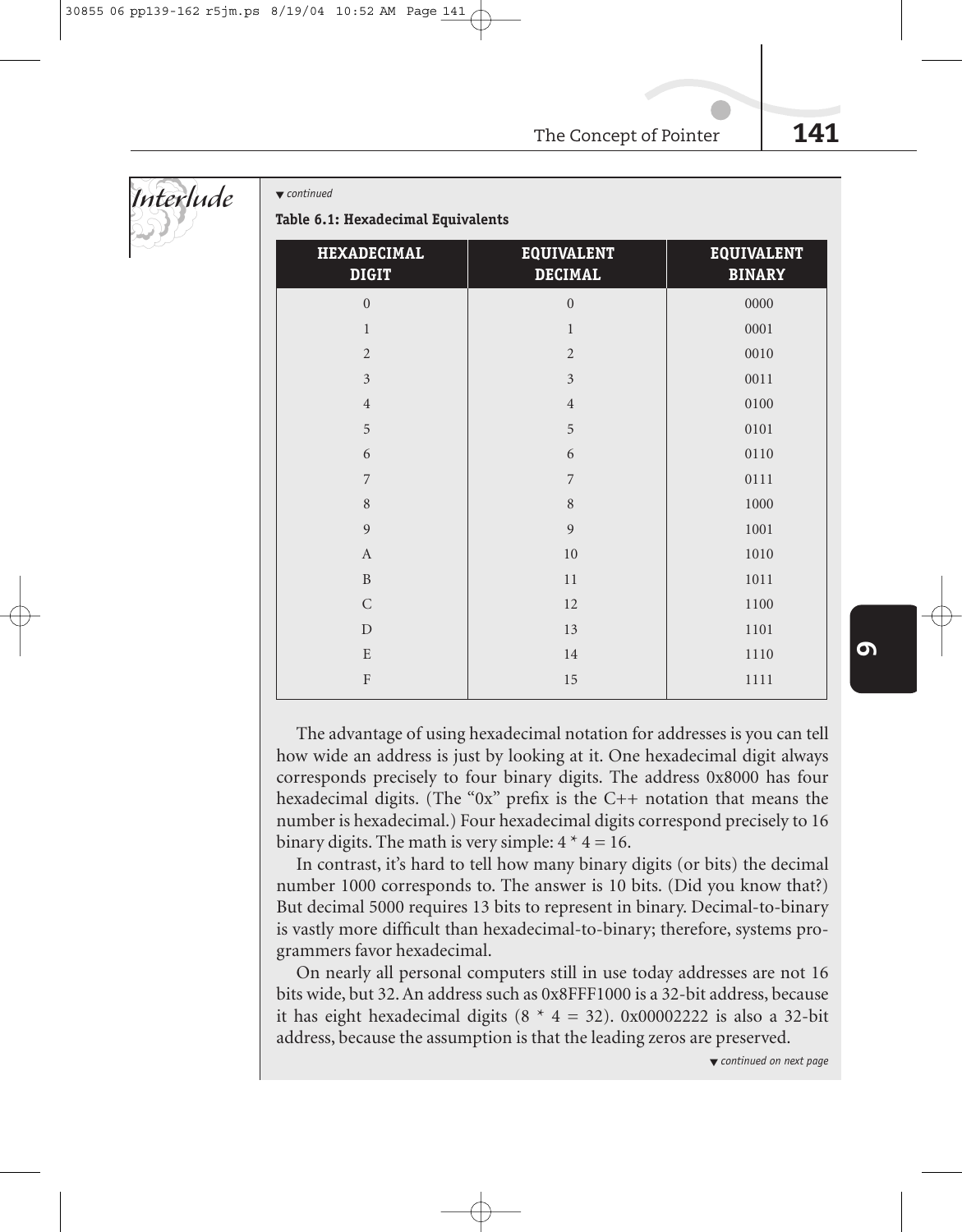

### ▼ *continued*

When personal computers were introduced in the 1970s, 16-bit addresses were the norm. The number of possible addresses were 2 to the 16th power, or 64k. That meant that no matter how many memory cards you purchased, the processor simply couldn't recognize more than 64k of memory.

The 8086 processor, utilized in the IBM PC and the early clones that followed, used a 20-bit address system, which supported up to 16 "segments" each of which could be 64k. (Again, this made 64k a magic number.) Addressable memory increased to a little more than one megabyte—better than 64k, but still woefully inadequate by today's standards.

By the mid 1990s, 32-bit addresses became the standard and Microsoft Windows fully supported it. Software was rewritten and recompiled so that it stopped using the awkward segmented addressing mode and went to clean 32-bit addresses. The number of possible memory addresses is now 2 to the 32nd power, or somewhat more than four *billion*—an upper limit of four gigabytes! But at the rate which memory is improving, it's only a matter of time until hardware capabilities exceed this limit. Stay tuned to see what workarounds computer architects devise when that day comes.

# *Declaring and Using Pointers*

A pointer declaration uses the following syntax:

### *type* \**name*;

For example, you can declare a pointer p, which can point to variables of type **int**:

int \*p;

At the moment, the pointer is not initialized. All we know is that it can point to data objects of type **int**. Does this type matter? Yes. The base type of a pointer determines how the data it points to is interpreted. Assign it to point to some other type, and the wrong data format will be used. The pointer p has type **int\***; so it should only be able to point to **int** variables.

The next statements declare an integer n, initialize it to 0, and assign its address to pointer p.

int  $n = 0$ ;  $p = 8n$ ;  $\frac{1}{2}$  | p now points to n!

The ampersand (&) is another new operator. Its purpose in life is to get an address. Again, you don't really care what the numeric address is; all that matters is that p contains the address of n—that is, p *points to* n.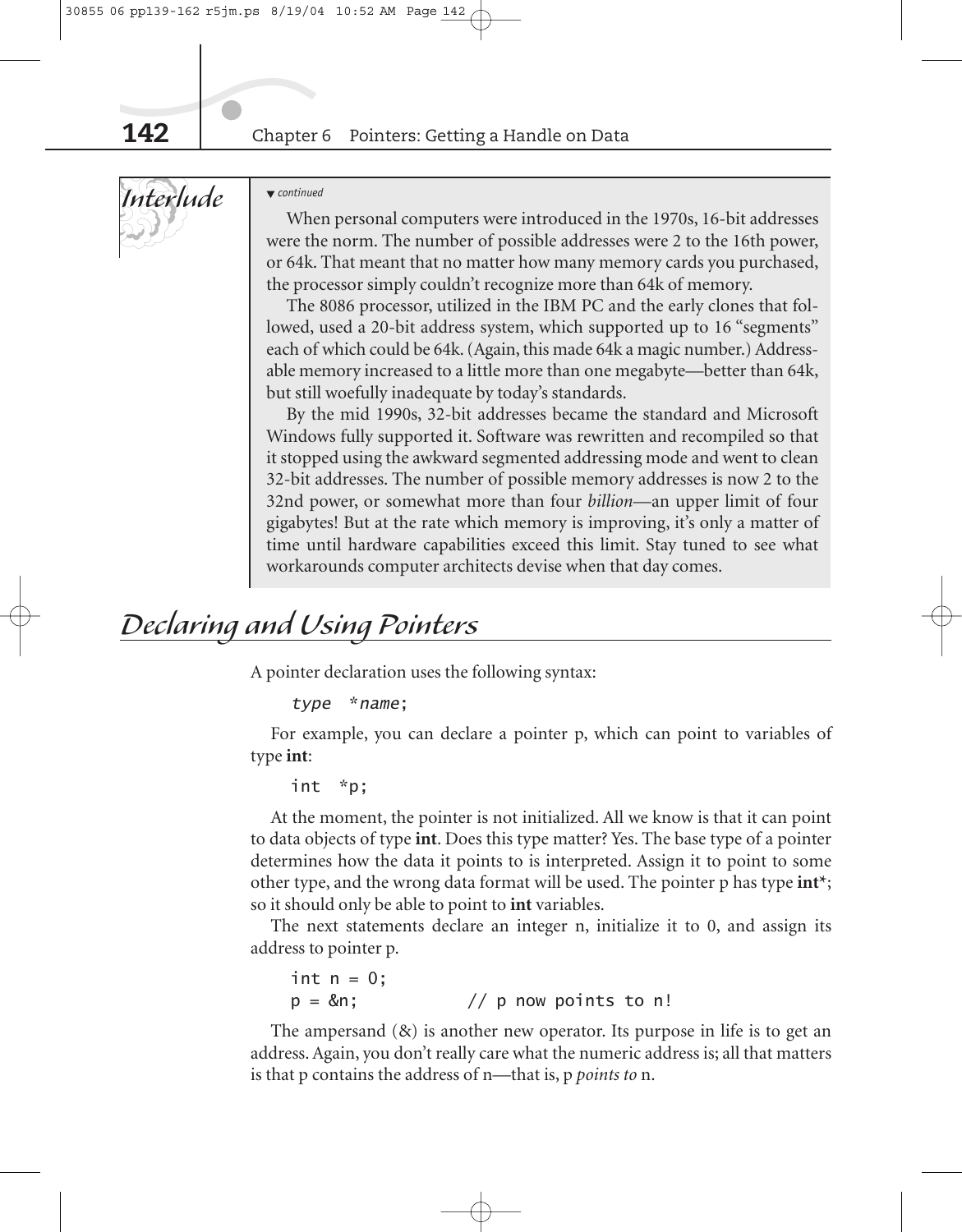

gram is:



Here comes the interesting part. There are a couple of ways to use a pointer variable. One is to change the value of p itself.

p++; // Point to next item in memory.

This adds 1 to p, which makes it point to the variable in memory after n. The effects are unpredictable except in the case of array elements, which I describe later in the section "Pointers and Array Processing." Otherwise, this kind of operation should be avoided.

The other way to use a pointer is more useful—at least in this case. Applying the indirection operator  $(*)$  says "the thing pointed to by this pointer." Therefore, assigning a value to  $\gamma$  has the same effect as assigning to n, because n is what p points to.

 $*p = 5$ ; // Assign 5 to the int pointed to by p.

So, this operation changes the thing that p points to, not the value of p itself. Now the memory layout looks like this:

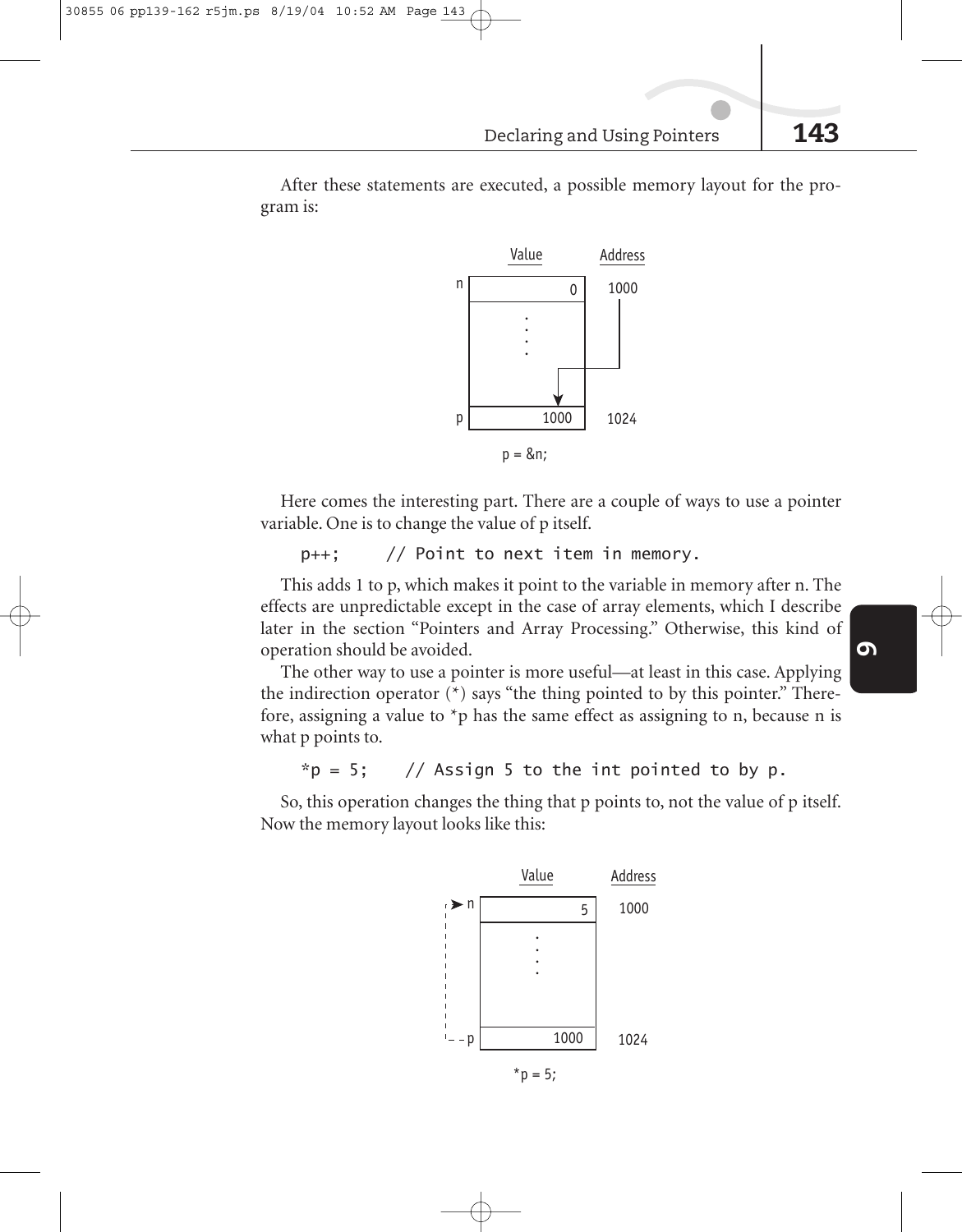The effect of the statement, in this case, is the same as " $n = 5$ ". The computer finds the memory location pointed to by p and puts the value 5 at that location.

You can use a value pointed to by a pointer both to get and to assign data. Here's another example of pointer use:

 $*p = xp + 3;$  // Add 3 to the int pointed to by p.

The value of n changes yet again—this time from 5 to 8. The effect of this statement is the same as  $n = n + 3$ . The computer finds the memory location pointed to by p and adds 3 to the value at that location.



To summarize, when p points to n, referring to  $\gamma$  has the same effect as referring to n. Here are more examples:

| WHEN P POINTS TO N,<br>THIS STATEMENT | <b>HAS THE SAME EFFECT</b><br>AS THIS STATEMENT |
|---------------------------------------|-------------------------------------------------|
| $*_{p} = 33;$                         | $n = 33;$                                       |
| *p = *p + 2;                          | $n = n + 2$ ;                                   |
| $\cot \ll \n<$ *p;                    | $\cot \ll n$ ;                                  |
| $\sin \gg \gamma$ $\gamma$ ;          | $\sin \gg n$ ;                                  |

But if using  $\gamma$  is the same as using n, why bother with  $\gamma$  in the first place? The answer is that (among other things) it achieves pass by reference—in which a function can change the value of an argument. Here's how it works:

- ◗ The caller of a function passes the address of a variable to be changed. For example, the caller passes &n (the address of n).
- ◗ The function has a pointer argument such as p that receives this address value. The function can then use  $\gamma$  to manipulate the value of n.

The next section shows a simple example that does just that.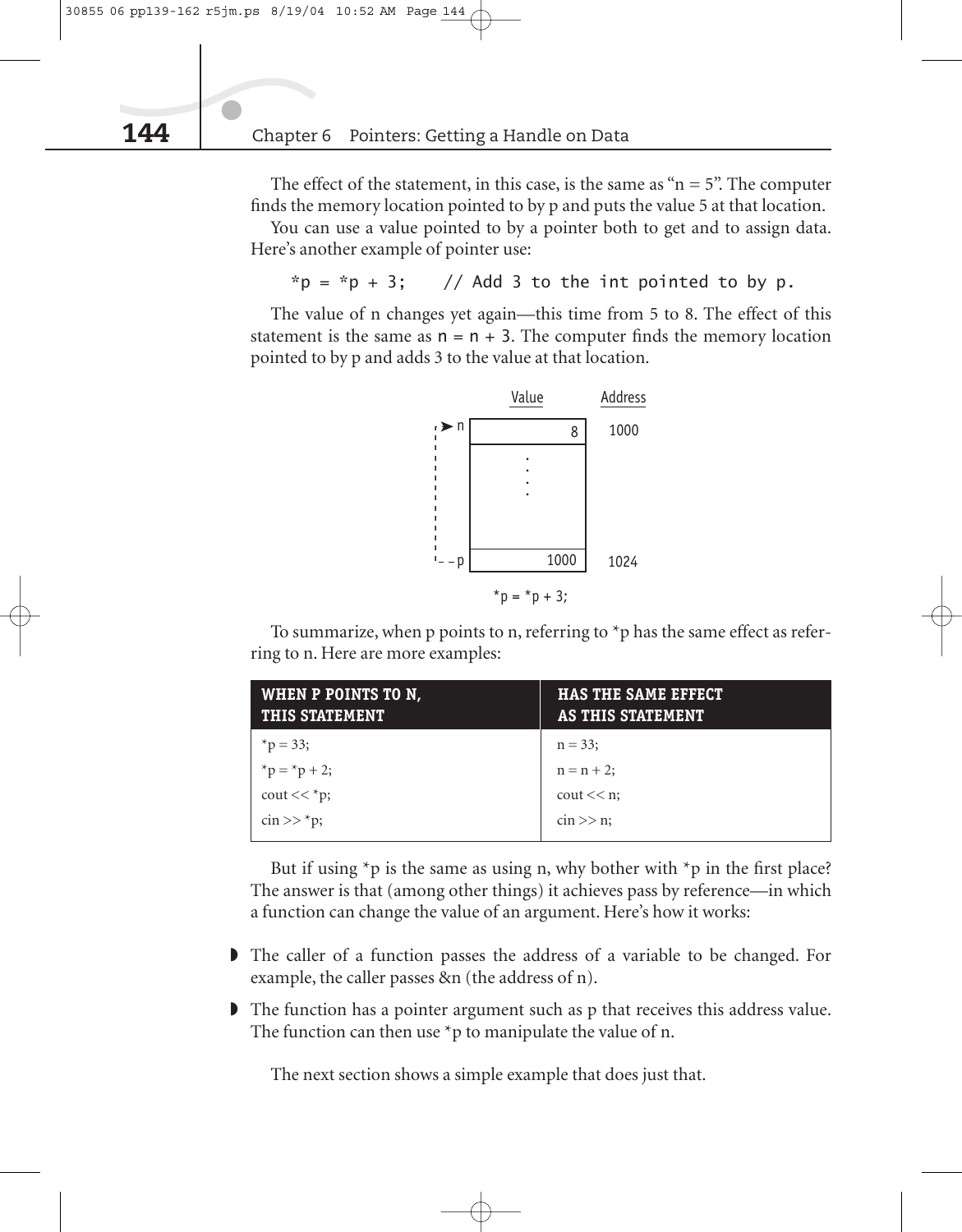The Double-It Function

# **Example 6.1.** *The Double-It Function*

Here's a program that uses a function named double\_it, which doubles the value of a variable passed to it—or, more specifically, it doubles the value of a variable whose address is passed to it. That may sound a little convoluted, but the example should help make it clear.

```
double_it.cpp
```

```
#include <iostream>
using namespace std;
void double it(int *p);
int main() {
   int a = 5, b = 6;
   cout<< "Value of a before doubling is " << a \ll end;
   cout<< "Value of b before doubling is " << b << endl;
   double_it(&a); // Pass address of a.
   double_it(&b); // Pass address of b.
   cout<< "Value of a after doubling is " << a << endl;
   cout<< "Value of b after doubling is " << b << endl;
    return 0;
}
void double_it(int *p) {
    *p = *p * 2;}
```


## **How It Works**

This is a straightforward program. All the main function does is:

- ◗ Print the values of a and b.
- ◗ Call the double\_it function to double the value of a, by passing the address of a (&a).
- ◗ Call the double\_it function to double the value of b, by passing the address of b (&b).
- ◗ Print the values of a and b again.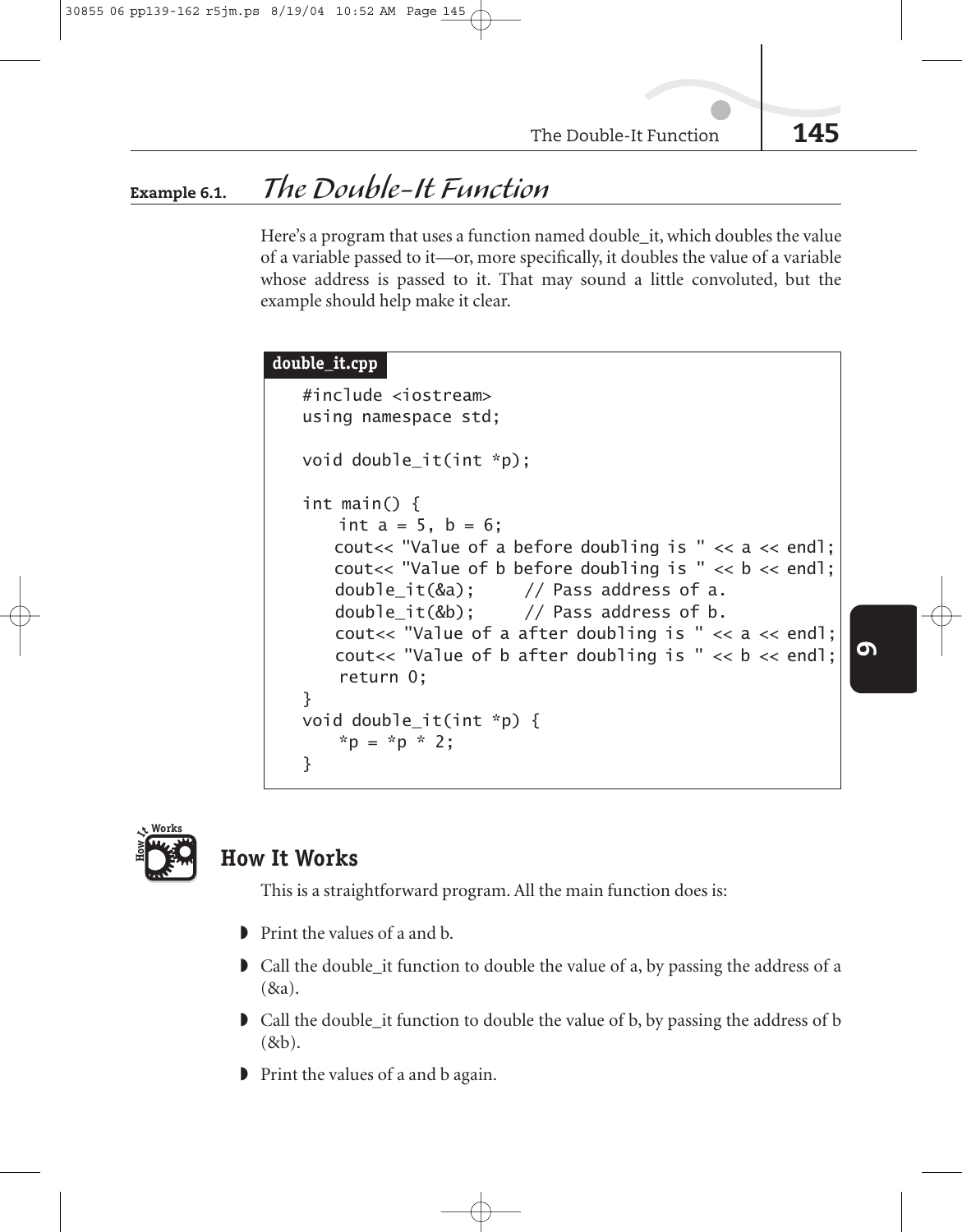This example needs pointers to work. You could write a version of double\_it that took a simple **int** argument, but such a function would do nothing.

```
void double_it(int n) { // THIS DOESN'T WORK!
   n = n * 2;
}
```
The problem here is that when an argument is passed to a function, the function gets a copy of the argument. But upon return, that copy is thrown away. But if the function gets the address of a variable, then it can use that address to make changes *to the original copy of the variable itself*.

Here's an analogy. Getting a variable passed to you is like getting photocopies of a secret document. You can view the information, but you have no access to the originals. But getting a pointer is like getting the location and access codes for the original documents; you not only get to look at them, you can make changes!

So to enable a function to change the value of a variable, use pointers. This function does that by declaring an argument p, a pointer to an integer:

void double it(int \*p);

This declaration says that "the thing pointed to by p" has **int** type. Therefore, p itself is a pointer to an **int**.

The caller must therefore pass an address, which it does by using the address operator (&).



Visually, here's the effect of these statements in terms of the memory layout. The address of a is passed to the function, which then uses it to change the value of a.

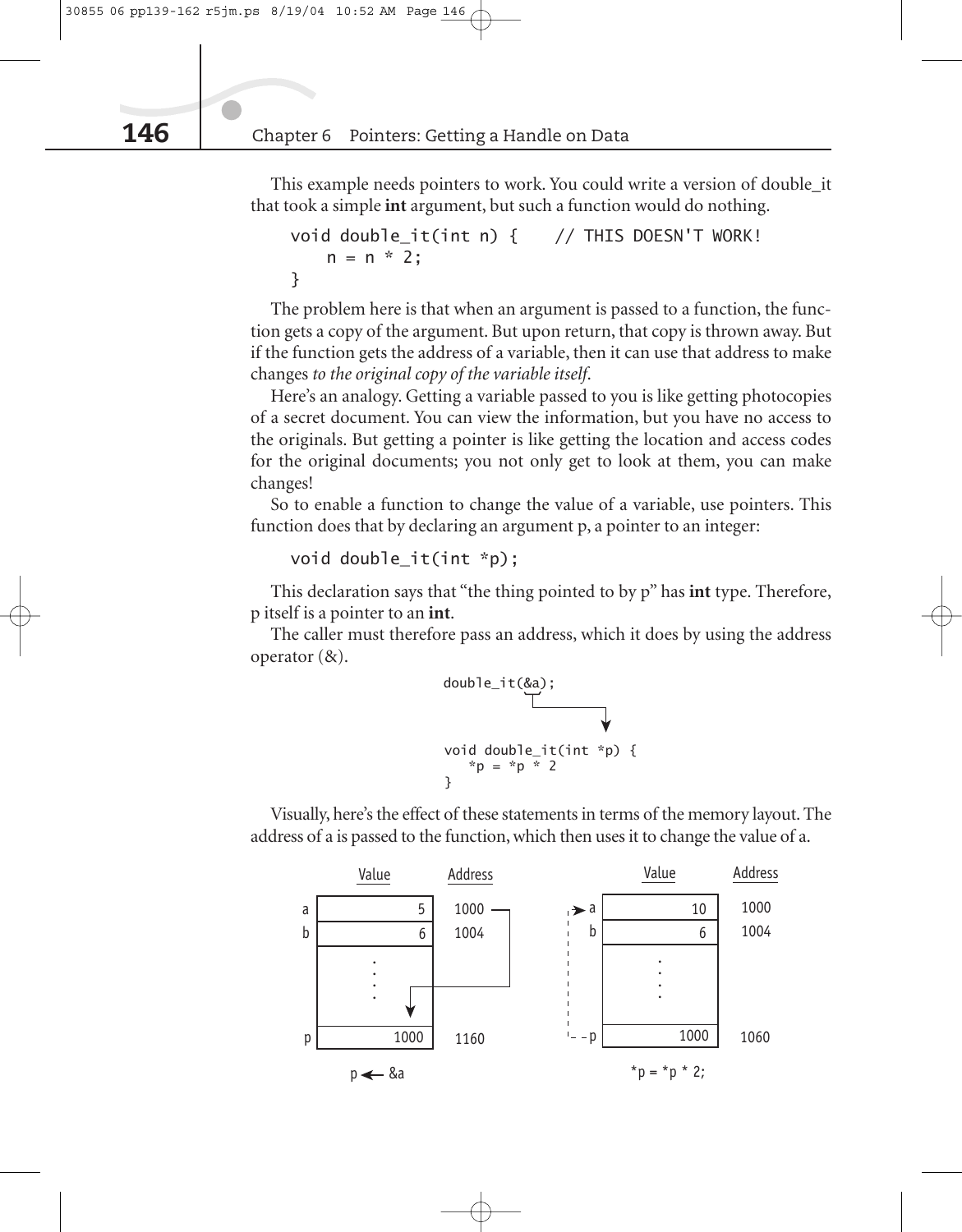The program then calls the function again, this time passing the address of b.



**Exercises**

## **EXERCISES**

30855 06 pp139-162 r5jm.ps 8/19/04 10:52 AM Page 147

- **Exercise 6.1.1.** Write a program that calls a function triple\_it that takes the address of an **int** and triples the value pointed to. Test it by passing an argument n, which is initialized to 15. Print out the value of n before and after the function is called. (Hint: the function should look similar to double\_it in Example 6.1, so you can use that code and make the necessary alterations. When calling the function, remember to pass &n.)
- **Exercise 6.1.2.** Write a program with a function named convert\_temp: the function takes the address of a variable of type **double** and applies Centigrade-to-Fahrenheit conversion. A variable that contains a Centigrade temperature should, after the function is called, contain the equivalent Fahrenheit temperature. Initialize a variable named temperature to 10.0 and print out the value before and after the function is called. Hint: the relevant formula is  $F = (C * 1.8) + 32$ .

# *Swap: Another Function Using Pointers*

The double\_it function showcased in the last section is fine for illustrating some basic mechanics, but it's probably not something that would appear in a real program. Now I'll move onto a function called swap, which you should find much more useful.

Suppose you have two **int** variables and you want to swap their values. It's easy to do this with a third variable temp, whose function is to hold a temporary value.

```
temp = a;a = b:
b = \text{temp}:
```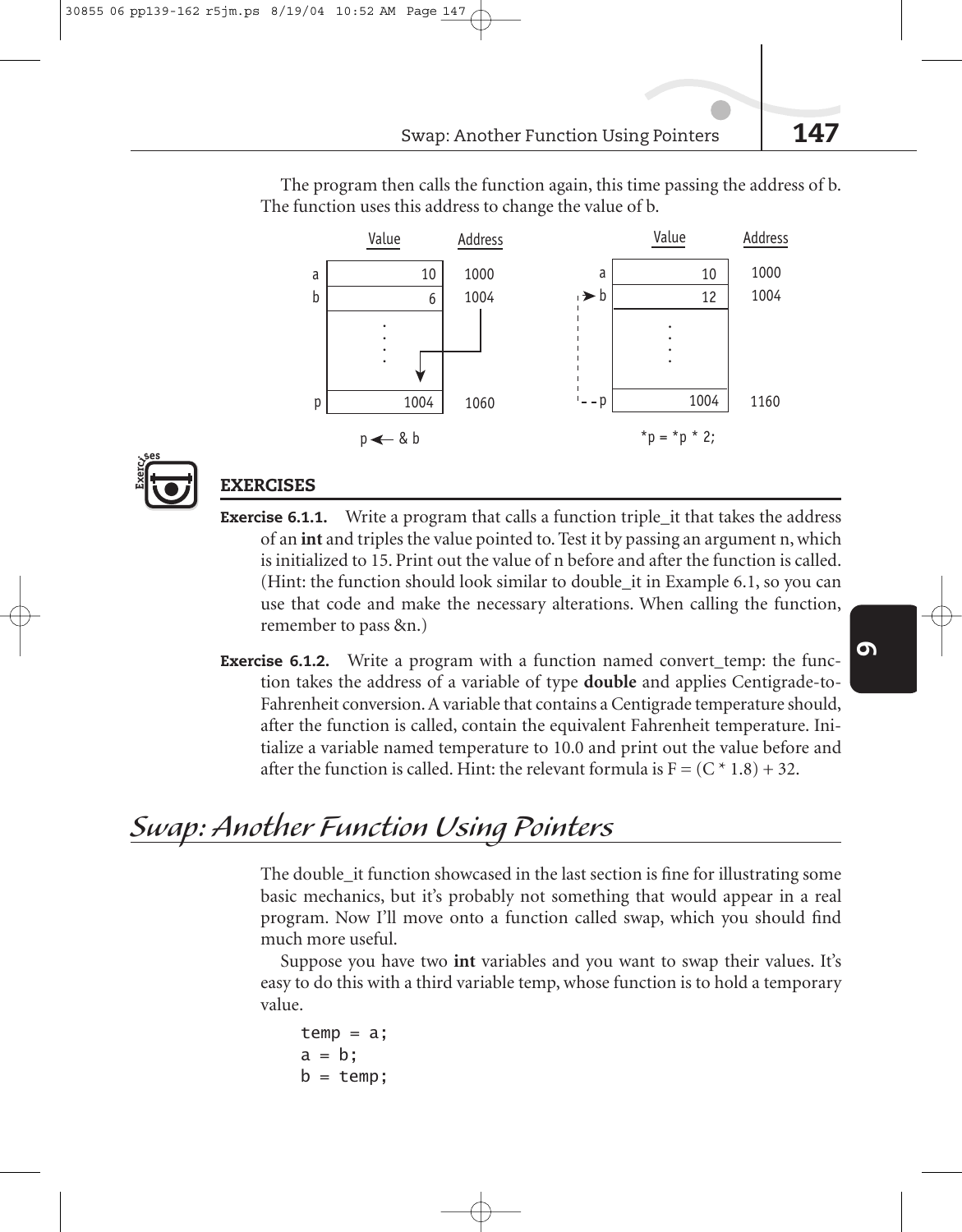Now wouldn't this be useful to put into a function that you could call whenever you needed to? Yes, but as I explained earlier, unless the arguments are passed by reference, changes to the variables are ignored.

Here's another solution. This one uses pointers to pass by reference.

```
// Swap function.
// Swap the values pointed to by p1 and p2.
//
void swap(int *p1, int *p2) {
   int temp = *p1;
   *p1 = *p2;*p2 = temp;}
```
The expressions  $\phi$ 1 and  $\phi$ 2 are integers, and you can use them as you would any integer variables. The effect here is to swap the values pointed to by p1 and p2. Therefore, if you pass the addresses of two integer variables a and b, the values of those variables get swapped.

Literally, here's what the three statements inside the function do:

- **1** Declare a local variable named temp and initialize it to the value pointed to by p1.
- **2** Assign the value pointed to by p2 to the value pointed to by p1.
- **3** Assign the value temp to the value pointed by p2.

p1 and p2 are addresses, and they do not change. The data that's altered is the data *pointed to* by p1 and p2. This is easy to see with an example.

Assume that big and little are initialized to 100 and 1, respectively.

```
int big = 100;
int little = 1;
```
The following statement calls the swap function, passing the addresses of these two variables. Note the use of the address operator (&) here.

```
swap(&big, &little);
```
Now if you print the values of these variables, you'll see the values have been exchanged, so that now big contains 1 and little contains 100.

cout  $\ll$  "The value of big is now " $\ll$  big  $\ll$  endl; cout << "The value of little is now " << little;

Note that the memory addresses of big and little do not change. But the values *at* those addresses change. This is why the indirection operator (\*) is often called the "at" operator. The statement  $\dot{p} = 0$  alters the value stored *at* address p.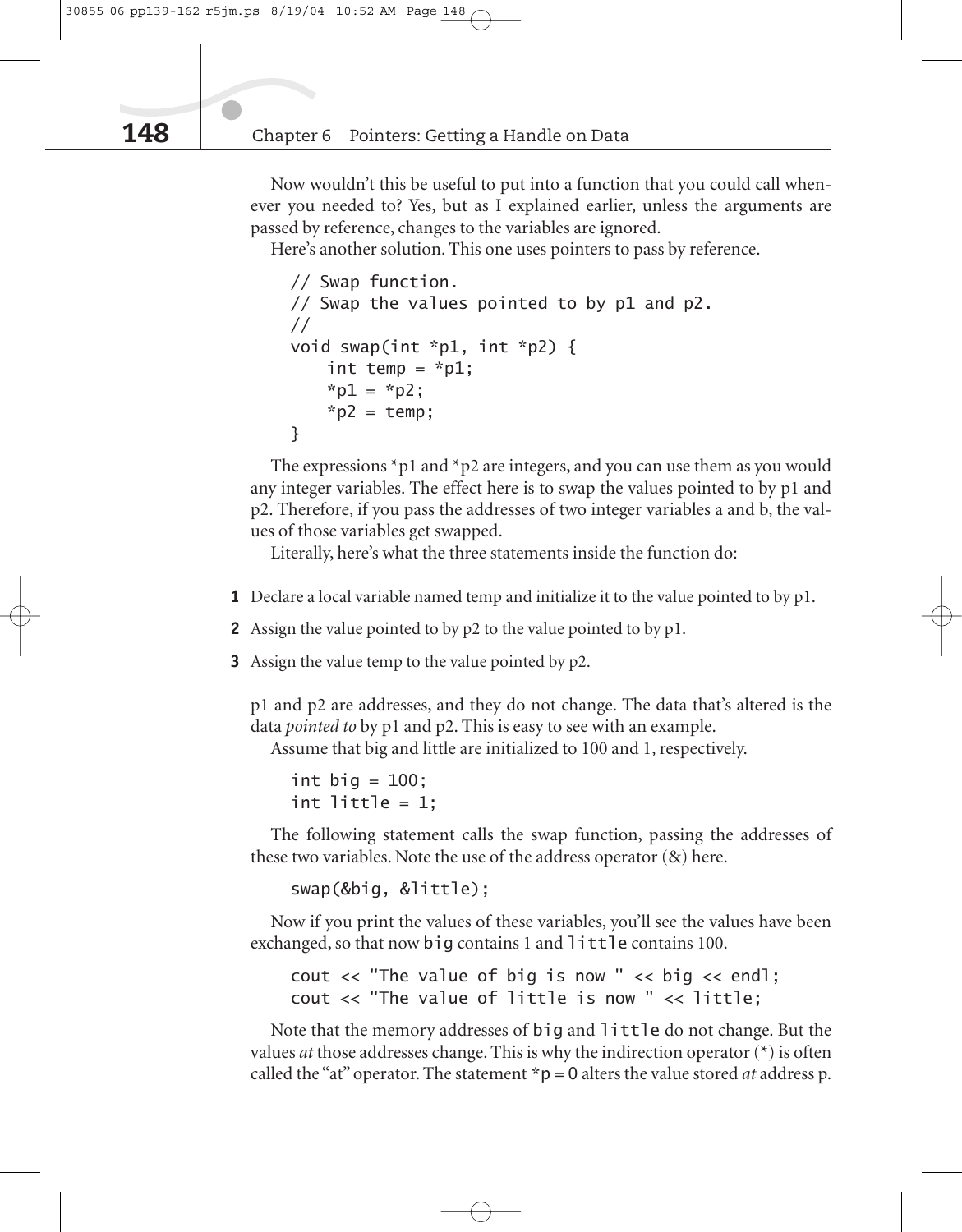# **Example 6.2.** *Array Sorter*

Now it's time to show the power of this swap function. First I need to clarify that pointers are not limited to pointing only to simple variables—although I used that terminology at first to keep things simple. An **int** pointer (for example) can point to any memory location that stores an **int** value. This means that it can point to elements of an array, as well as pointing to a variable.

For example, here the swap function is used to swap the values of two elements of an array named arr:

```
int arr[5] = \{0, 10, 30, 25, 50\};swap(&arr[2], &arr[3]);
```
Why am I so proud of this fact? Because given the right procedure, you can use the swap function to sort all the values of an array.

Consider a typical array. Take a look at arr again—this time with the data jumbled around.

| 30     | 25     |                       | 50     | 10     |  |
|--------|--------|-----------------------|--------|--------|--|
| arr[0] | arr[1] | arr $\lceil 2 \rceil$ | arr[3] | arr[4] |  |

Here's an obvious solution to the sorting problem. You can easily verify that it works.

- **1** Find the lowest value and put that value in arr[0].
- **2** Find the *next* lowest value and put that value in arr[1].
- **3** Continue in this manner until you get to the end.

Don't laugh. This simple, brute-strength approach is not as dumb as it seems. A slight refinement gives us the essence of the classic selection-sort algorithm, which is what I use here. Here's the more refined version, where a[] is the array and n is the number of elements.

```
For i = 0 to n - 2,
  Find the lowest value in the range a[i] to a[n-1]If i is not equal to the index of the lowest value found,
     Swap a[i] and a[index_of_lowest]
```
That's the basic plan. The effect will be to put the lowest value in a[0], the next lowest value in a[1], and so on. Note that by

For  $i = 0$  to  $n - 2$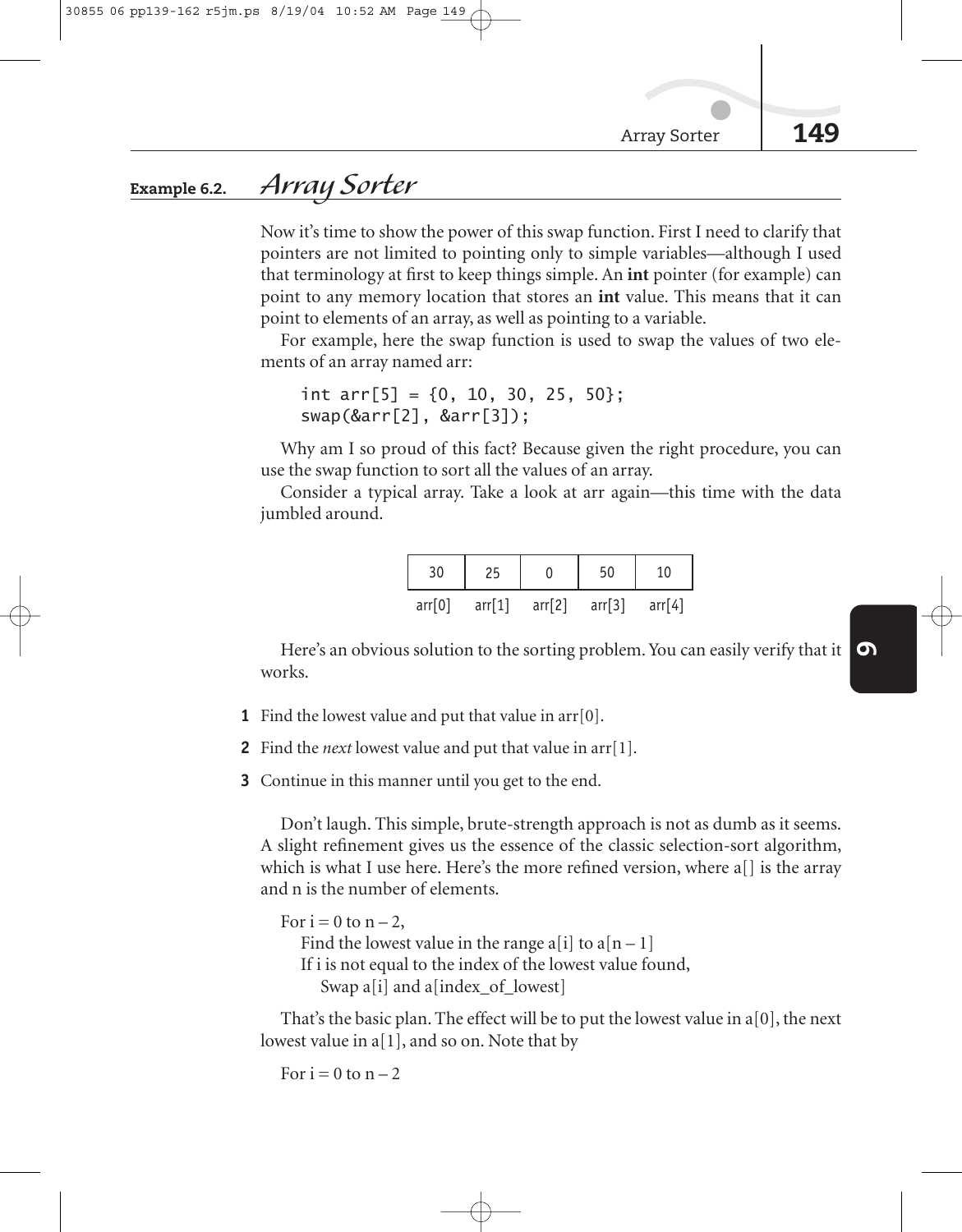I mean a **for** loop in which i is set to 0 during the first cycle of the loop, 1 during the next cycle of the loop, and so on, until i is set to n - 2, at which point it completes the last cycle. Each cycle of the loop places the correct element in a[i] and then increments i.

Inside the loop, a[i] is compared to a range that includes itself and all *the remaining elements* (the range a[i] to a[n - 1], which includes all elements on the *right*). By the time every value of i has been processed through the loop, the entire array will have been sorted.

Here's an example illustrating the first three cycles of the loop. The essence of the procedure is to compare each element in turn to all the elements on its right, swapping as needed.

|  |  | Swap a <sup>[0]</sup> with the lowest element in this range |  |  |
|--|--|-------------------------------------------------------------|--|--|
|  |  |                                                             |  |  |

| 33 | $15 \mid 7 \mid$ |  | $12 \mid 16 \mid 2$ |  |
|----|------------------|--|---------------------|--|
|    |                  |  |                     |  |
|    |                  |  |                     |  |

Swap a[1] with the lowest element in this range

|  | $33 \mid 15 \mid 7 \mid 12 \mid 16 \mid 8$ |  |  | 59 |
|--|--------------------------------------------|--|--|----|
|  |                                            |  |  |    |

Swap a[2] with the lowest element in this range

|  |  | $15 \mid 33 \mid 12 \mid 16 \mid 8$ |  | 59 |
|--|--|-------------------------------------|--|----|
|  |  |                                     |  |    |
|  |  |                                     |  |    |

But how do we find the lowest value in the range  $a[i]$  to  $a[n-1]$ ? Remember we must be careful never to throw away an element, because we'll need it later. We need another algorithm.

What the following algorithm does is (1) start by assuming that i is the lowest element and so initialize "low" to i; and (2) whenever a lower element is found, this becomes the new "low" element.

### To find the lowest value in the range  $a[i]$  to  $a[n-1]$ :

Set low to i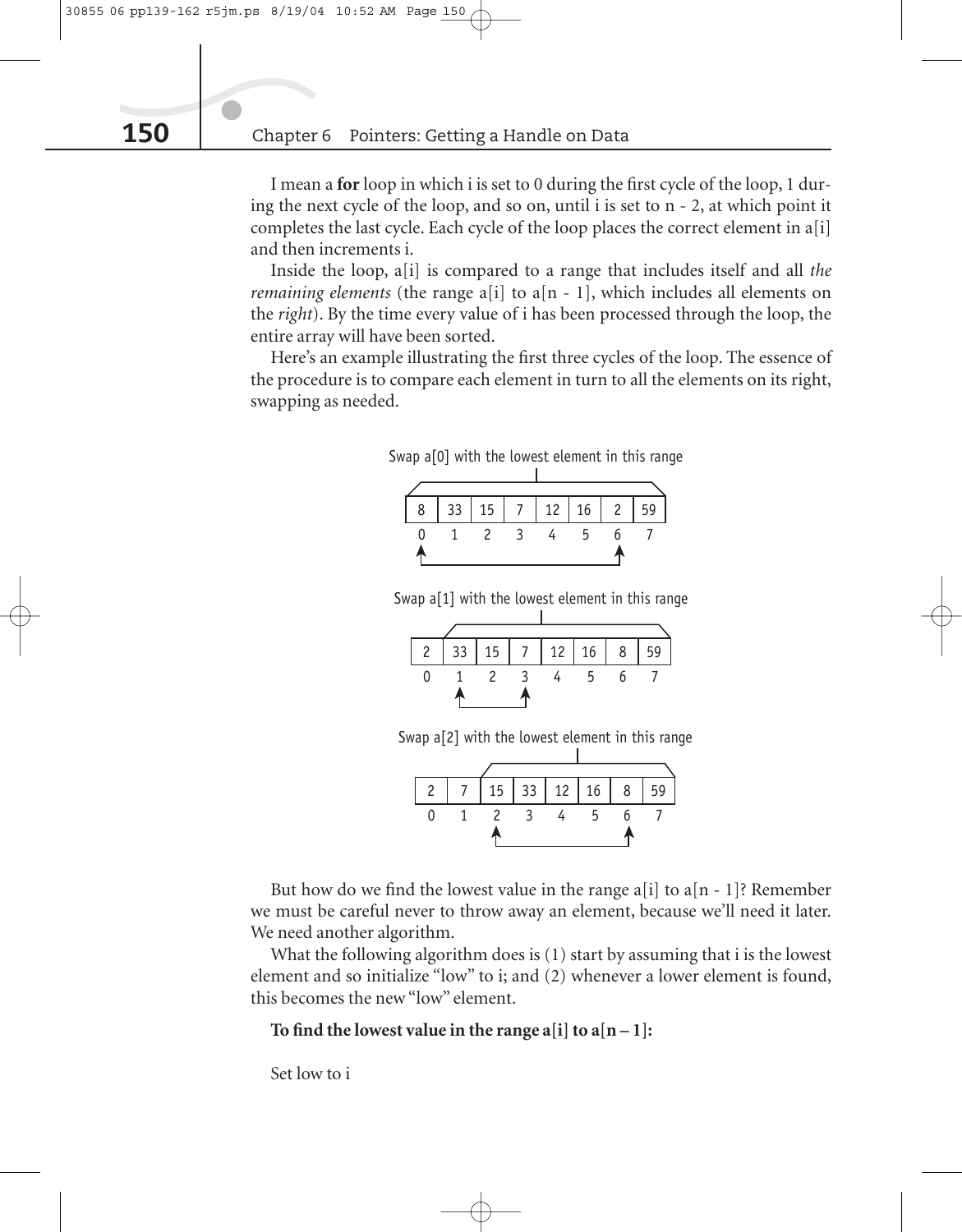```
For j = i + 1 to n - 1,
   If a[j] is less than a[low]Set low to j
```
This algorithm uses two additional **int** variables, j and low: j is another loop variable, and low is an integer that gets set to the index of the lowest element found so far. Whenever a lower element is found, the value of low gets updated.

We then combine the two algorithms together. After this, it's an easy matter to write the C++ code.

```
For i = 0 to n - 2,
   Set low to i
   For j = i + 1 to n - 1,
      If a[j] is less than a[low]Set low to j
   If i is not equal to low,
      Swap a[i] and a[low]
```
Here's the complete program that uses this algorithm to sort an array:

## **sort.cpp**

```
#include <iostream>
using namespace std;
void sort(int n);
void swap(int *p1, int *p2);
int a[10];
int main () {
   int i;
    for (i = 0; i < 10; i++) {
        cout << "Enter array element #" << i << ": ";
       \sin \gg a[i];}
    sort(10);
   cout << "Here are all the array elements, sorted:" 
      << endl;
    for (i = 0; i < 10; i++)cout \ll a[i] \ll ""?;
    return 0;
}
                                           ▼ continued on next page
```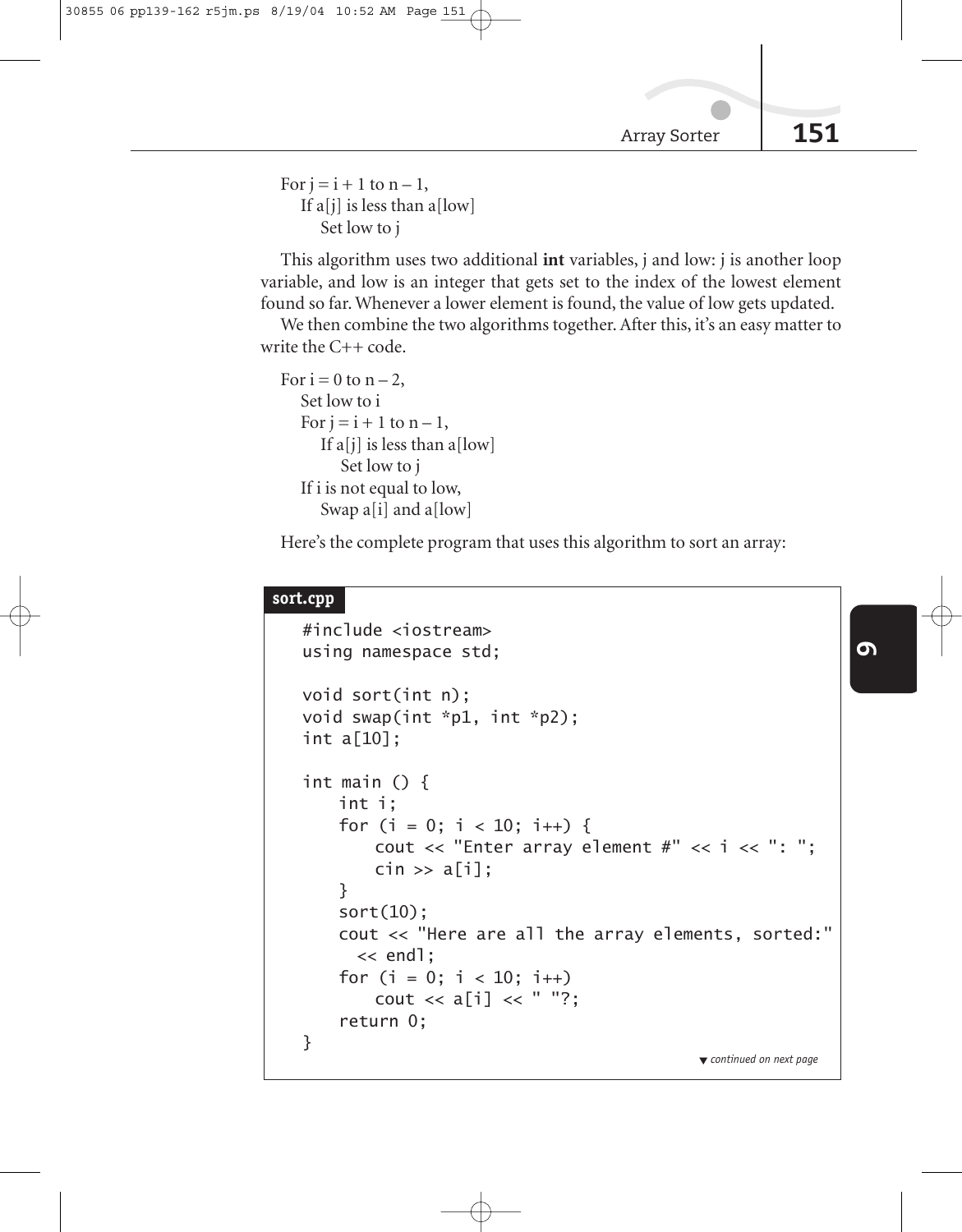



```
// Sort array function: sort array named a, having n 
                 // elements.
                 //
                 void sort (int n) {
                     int i, j, low;
                     for(i = 0; i < n - 1; i++) {
                         // This part of the loop finds the lowest
                         // element in the range i to n-1; the index
                        // is set to the variable named low.
                         low = i;for (j = i + 1; j < n; j++)if (a[j] < a[low])low = j;// This part of the loop performs a swap if
                        // needed.
                         if (i != 1ow)swap(&a[i], &a[low]);
                     }
                 }
                 // Swap function.
                 // Swap the values pointed to by p1 and p2.
                 //
                 void swap(int *p1, int *p2) {
                     int temp = *p1;
                     *p1 = *p2;*p2 = temp;}
sort.cpp, cont.
```


# **How It Works**

Only two parts of this example are directly relevant to understanding pointers. The first is the call to the swap function, which passes the addresses of a[i] and a[low]:

```
swap(&a[i], &a[low]);
```
An important point here is that you can use the address operator (&) to take the address of array elements, just as you can with variables.

The other part of the example that's relevant to pointer use is the function definition for swap, which I described in the previous section.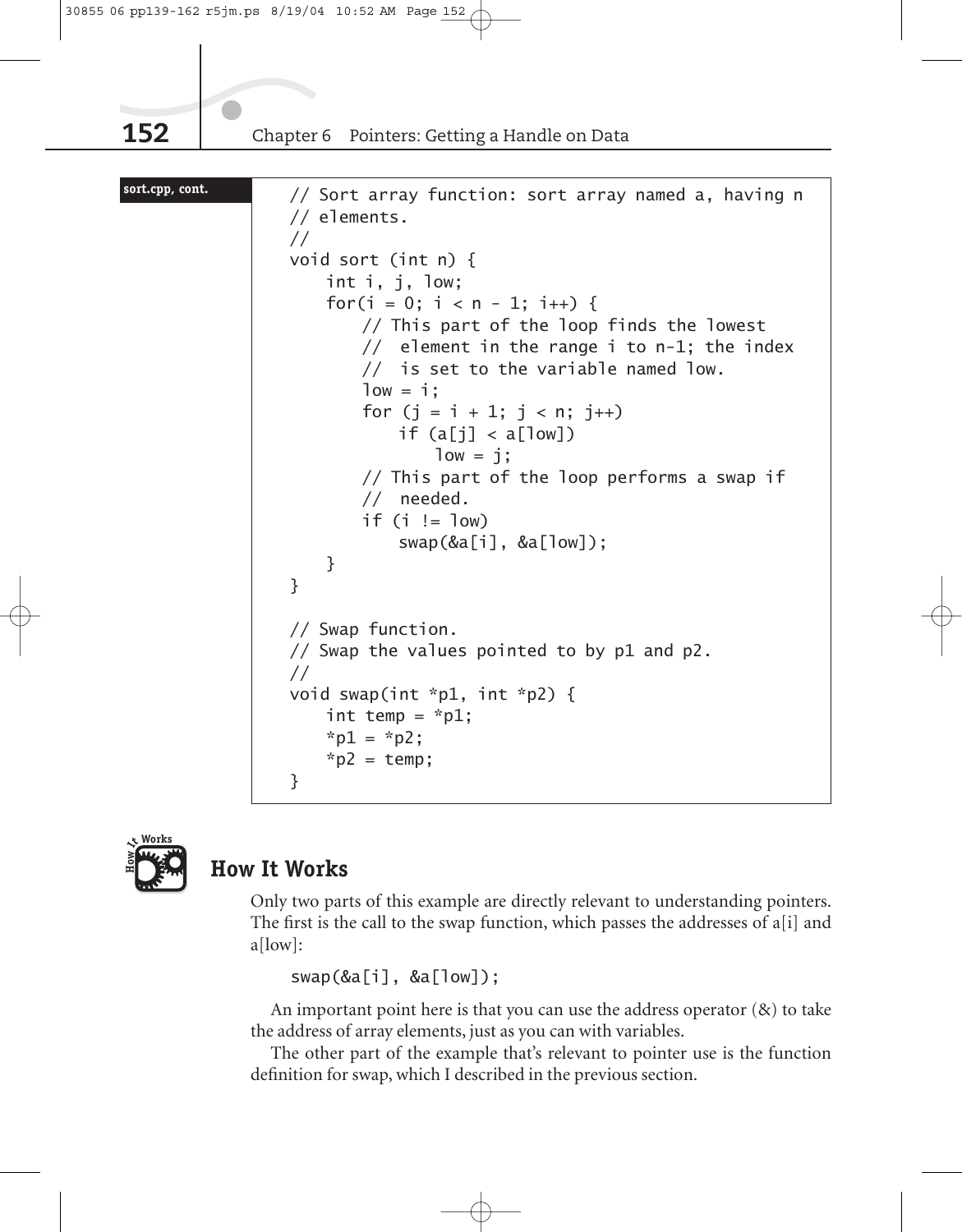## Array Sorter

```
// Swap function.
// Swap the values pointed to by p1 and p2.
//
void swap(int *p1, int *p2) {
   int temp = *p1;
   *p1 = *p2;*p2 = temp;}
```
As for the sort function, the key to understanding it is to note what each part of the main loop does. The main **for** loop successively sets i to 0, 1, 2 . . . up to and including  $n - 2$ . Why  $n - 2$ ? Because by the time it gets to the last element  $(n-1)$ , all the sorting will have been done. (There is no need to compare the last element to itself.)

for(i = 0; i < n - 1; i++) { //... }

The first part of the loop finds the lowest element in the range that includes a[i] and all the elements *to its right*. (Items on the left of a[i] are ignored, since they've already been sorted.) An inner loop conducts this search using a variable j, initialized to start at  $i + 1$  (one position to the right of i).

```
low = i:
for (j = i + 1; j < n; j++)if (a[j] < a[low])low = j;
```
This, by the way, is an example of a *nested loop,* and it's completely legal. A **for** statement is just another kind of statement; therefore, it can be put inside another **if**, **while**, or **for** statement, to any degree of complexity.

The other part of the loop has an easy job. All it has to do is ask whether i differs from the index of the lowest element (stored in the variable "low"). Remember that the != operator means "not equal." There's no reason to do the swap if a[i] is already the lowest element in the range; that's the reason for the **if** condition here.

```
if (i != 1ow)swap(&a[i], &a[low]);
```


## **EXERCISES**

**Exercise 6.2.1.** Rewrite the example so that instead of ordering the array from low to high, it sorts the array in reverse order: high to low. This is actually much easier than it may look. The new program must look for the highest value in each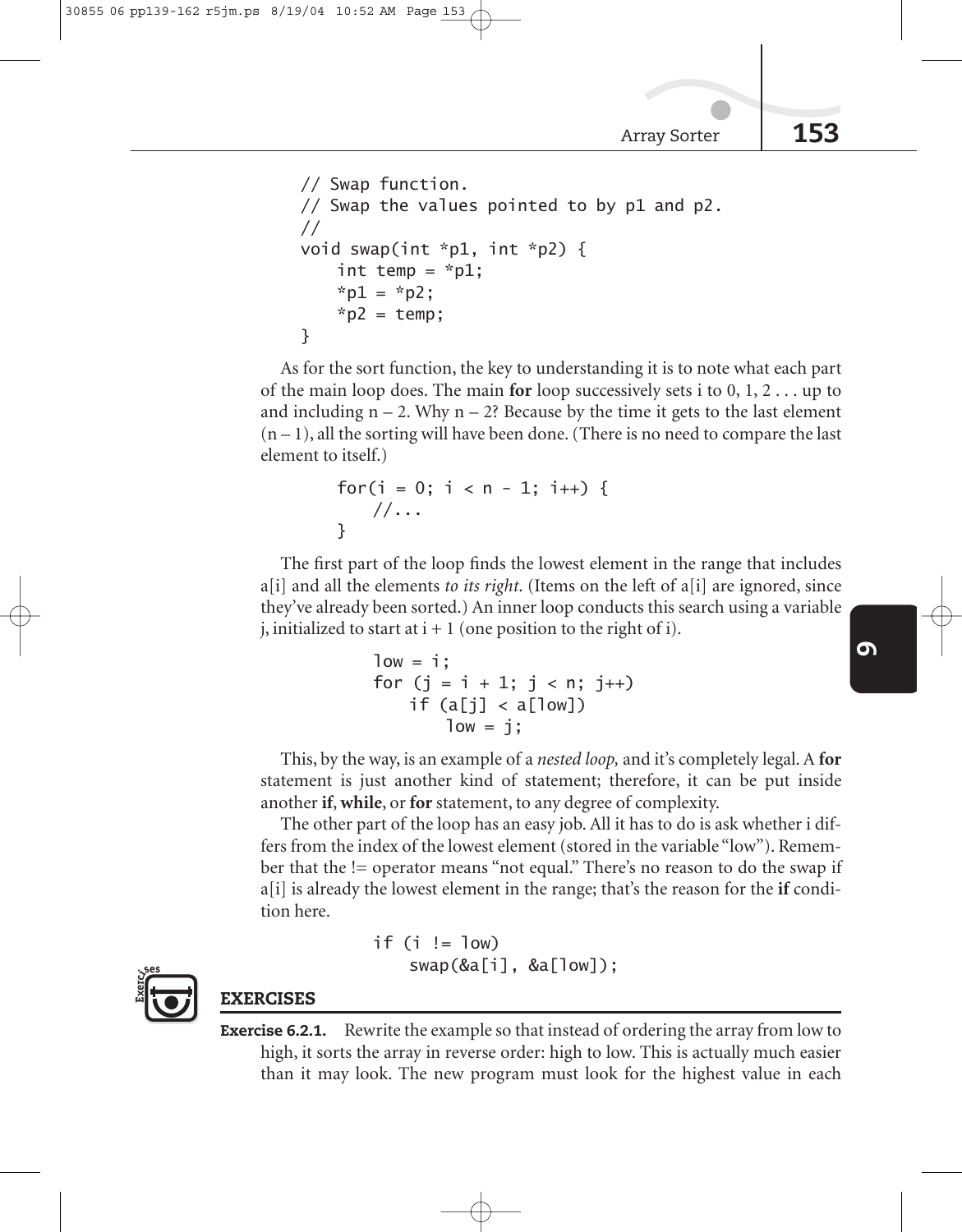range. You should therefore rename the variable low as "high". Otherwise, you need change only one statement; this statement involves a comparison. (Hint: that comparison is not part of a loop condition.)

**Exercise 6.2.2.** Rewrite the example so that it sorts an array with elements of type **double**. (This supports more flexibility for the user to enter values into the array.) It's essential that you rewrite the swap function to work on data of the right type. But note that you should not change the type of any variables that serve as loop counters or array indexes—such variables should always have type **int**, regardless of the rest of the data.

# *Pointer Arithmetic*

Although pass-by-reference is the most obvious example, especially when you are first learning C++, pointers have a number of important uses. One of these is efficiently processing arrays. This is not an essential feature of the language, but it is often favored by programmers trying to write the tightest possible code.

Suppose you declare an array:

int arr[5] =  $\{5, 15, 25, 35, 45\}$ ;

The elements arr[0] through arr[4], of course, can all be used like individual integer variables. You can, for example, write statements such as  $\arref[1] = 10$ ;.

But what is the expression arr itself? Can arr ever appear by itself?

Yes: arr is a constant that translates into an address—specifically, the address of the first element. Because it's a constant, you cannot change the value of arr itself. You can, however, use it to assign a value to a pointer variable:

int \*p;  $p = arr;$ 

The statement  $p = arr$  is equivalent to this:

 $p = 8arr[0]$ ;

So we've found a more concise, cleaner way to initialize a pointer to the address of the first element  $\arctan(0)$ . Is there a similar technique for the other elements? You betcha. For example, to assign p the address of arr[2]:

 $p = arr + 2$ ;  $// p = 8arr[2];$ 

In fact, under the covers, C++ interprets all array references as pointer references. A reference to arr[2] translates into:

$$
*(arr + 2)
$$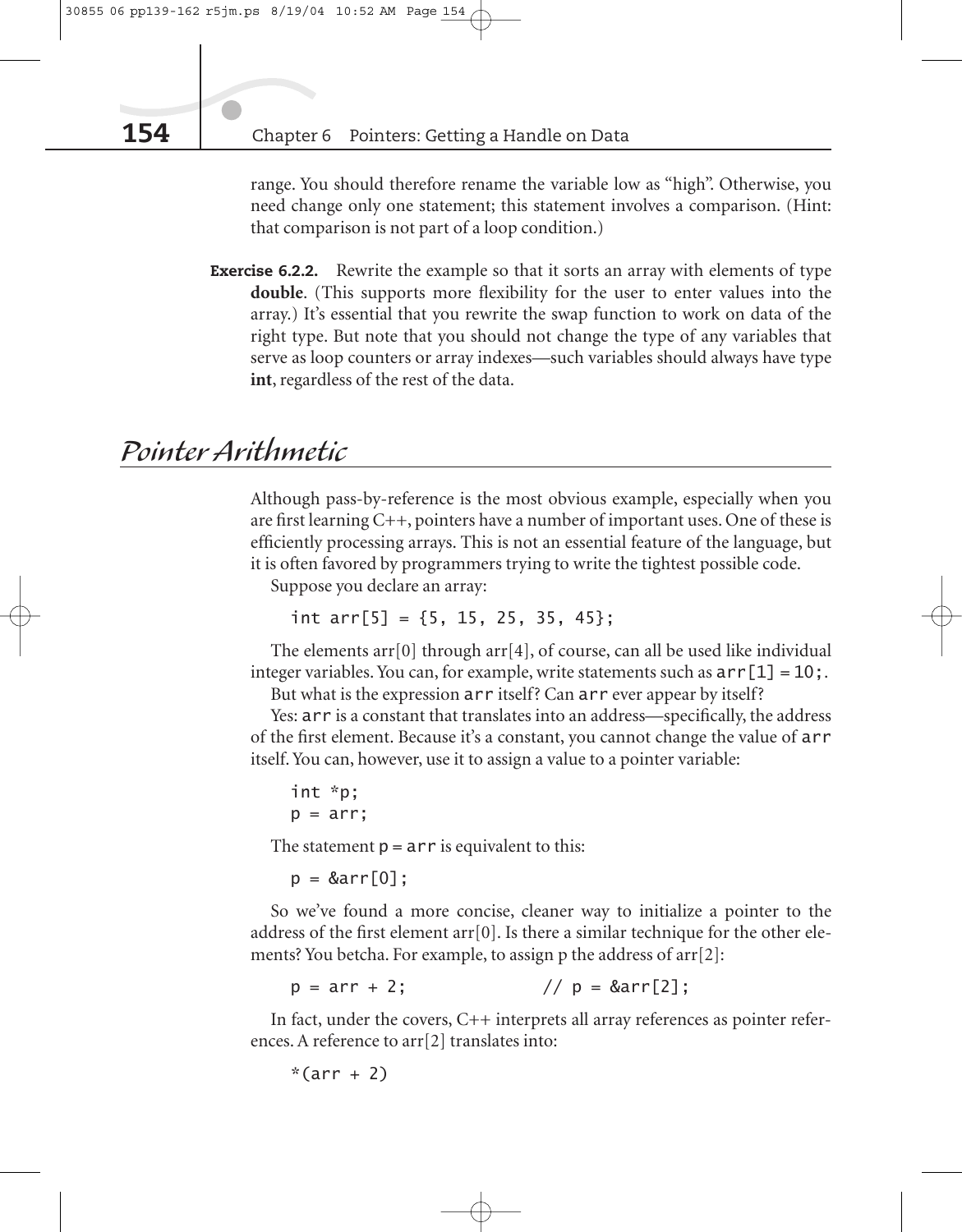If you've been paying close attention all along, you may at first think this looks wrong. We add 2 to the address of the start of the array, arr. But arr is an **int** array, not an array of bytes. The element arr[2] is therefore not two but rather eight bytes away (four for each integer—assuming you are using a 32-bit system)! Yet this still works. Why?

It's because of *pointer arithmetic*. Only certain arithmetic operations are allowed on pointers and other address expressions (such as arr). These are:

- ◗ *address\_expression + integer*
- ◗ *integer + address\_expression*
- ◗ *address\_expression integer*
- ◗ *address\_expression address\_expression*

When an integer and an address expression are added together, the result is another address expression. Before the calculation is completed, however, the integer is automatically *scaled* by the size of the base type. The C++ compiler performs this scaling for you.

*new\_address = old\_address + (integer \* size\_of\_base\_type)*

So, for example, if p has base type **int**, adding 2 to p has the effect of increasing it by 8—because 2 times the size of the base type (4 bytes) yields 8.

Scaling is an extremely convenient feature of C++ because it means that when a pointer p points to an element of an array and it is incremented by 1, this always has the effect of making p point to the next element:

 $p_{++}$ ; // Point to next element in the array.

This in turn makes the code in the next section easier to write. It's also worth stating another cardinal rule. This is one of the most important things to remember when using pointers.

✱

## **When an integer value is added or subtracted from an address expression, the compiler automatically multiplies that integer by the size of the base type.**

Address expressions can also be compared to each other. Again, you should not make assumptions about a memory layout except where array elements are involved. The following expression is always true:

## &arr[2] < &arr[3]

which is another way of saying that the following is always true, just as you'd expect:

```
arr + 2 < arr + 3
```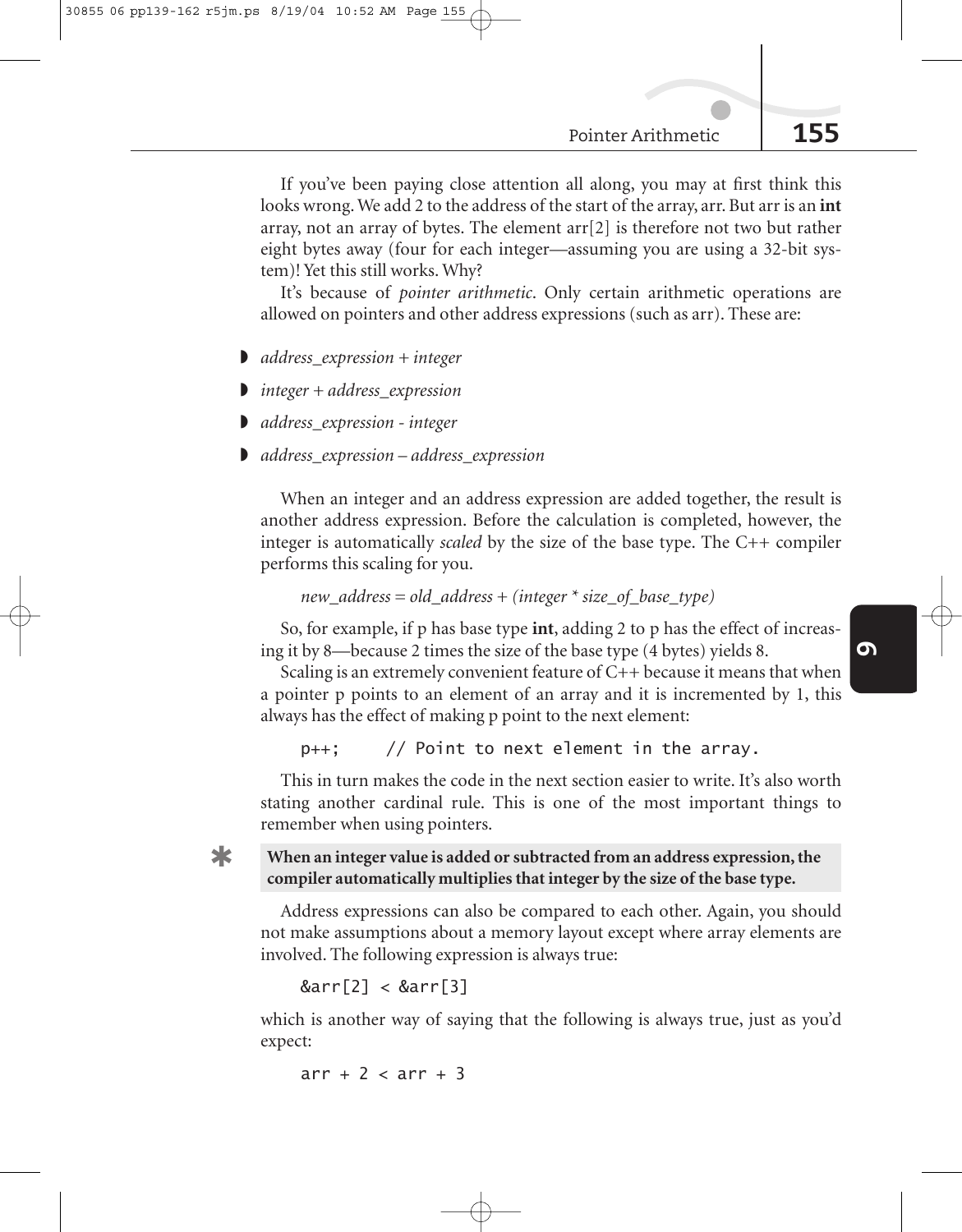

# *Pointers and Array Processing*

Because pointer arithmetic works the way it does, functions can access elements through pointer references rather than array indexing. The result is the same, but the pointer version (as I'll show) executes slightly faster.

In these days of incredibly fast CPUs, such minor speed increases make little difference for most programs. CPU efficiency was far more important in the 1970s, with its comparatively slow processors. CPU time was often at a premium.

But for a certain class of programs, the superior efficiency gained from C and C++ can still be useful. C and C++ are the languages of choice for people who write operating systems, and subroutines in an operating system or device driver may be called upon to execute thousands or even millions of times a second. In such cases, the small efficiencies due to pointer usage can actually matter.

Here's a function that uses direct pointer reference to zero out an integer array of size n elements.

```
void zero out array(int *p, int n) {
   while (n-- > 0) { // Do n times:
      *p = 0; // Assign 0 to element
                       // pointed to by p.
      p_{++}; \frac{1}{2} Point to next element.
   }
}
```
This is a remarkably compact function, which would appear more compact still without the comments. (But remember that comments have no effect whatsoever on a program at runtime.)

Here's another version of the function using code that may look more familiar.

```
void zero_out_array2(int *arr, int n) {
   int i;
   for (i = 0; i < n; i++) {
       arr[i] = 0;}
}
```
But this version, while nearly as compact, runs a bit slower. Here's why: in the loop statement, the value of i must be scaled and added to arr each and every time through the loop, to get the location of the array element arr[i].

$$
arr[i] = 0;
$$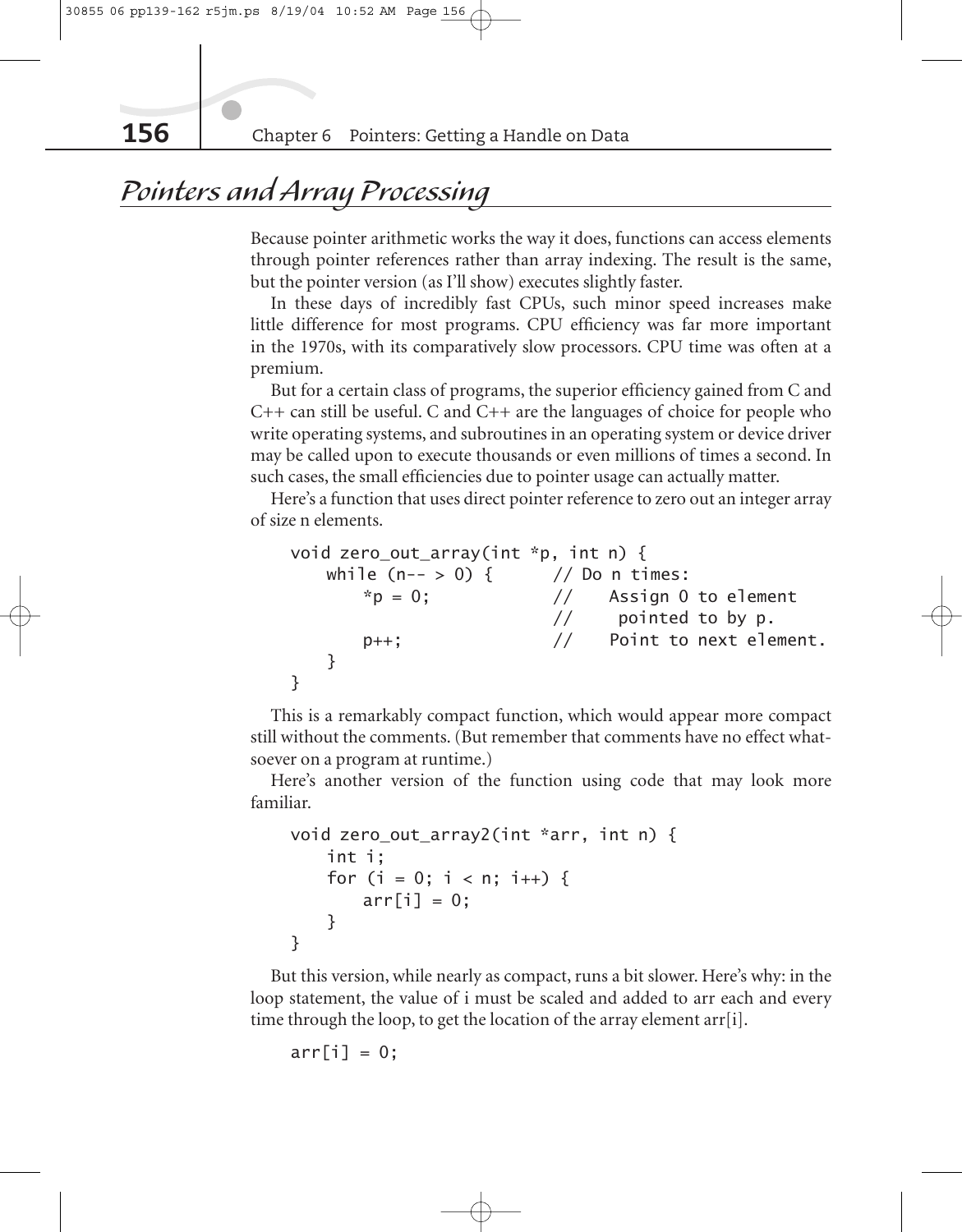30855 06 pp139-162 r5jm.ps 8/19/04 10:52 AM Page 157

This in turn is equivalent to:

 $*(arr + i) = 0;$ 

It's actually worse than that, because the scaling effect has to be done at runtime; so at the level of machine code the calculation is:

\*(arr + (i \* 4)) = 0;

The problem here is that the address has to be recalculated over and over again. In the direct-pointer version the address arr is only figured in once. The loop statement does less work:

 $*p = 0;$ 

Of course, p has to be incremented each time through the loop; but both versions have a loop variable to update. Incrementing p is no more work than incrementing i.

Conceptually, here's how the direct-pointer version works. Each time through the loop,  $\gamma$  is set to 0 and then p itself is incremented to the next element. (Because of scaling, p is actually increased by 4 each time through the loop, but that's an easy operation.)



# **Example 6.3.** *Zero Out an Array*

Here's the zero\_out\_array function in the context of a complete example. All this program does is initialize an array, call the function, and then print the elements so that you can see that it worked. It's not very exciting in and of itself, but it does show how this kind of pointer usage works.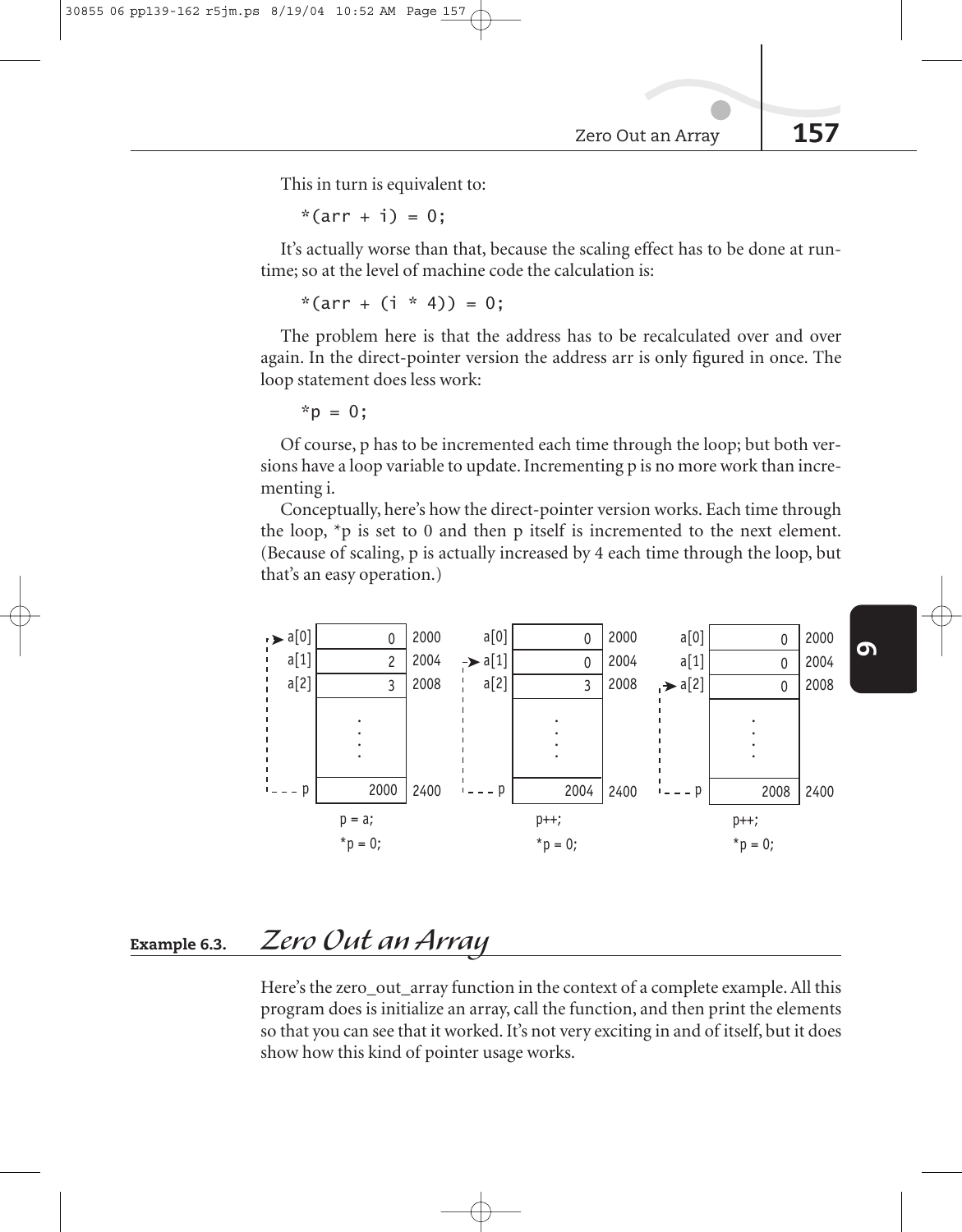### **zero\_out.cpp**

```
#include <iostream>
using namespace std;
void zero out array(int *arr, int n);
int a[10] = \{1, 2, 3, 4, 5, 6, 7, 8, 9, 10\};int main() {
   int i;
   zero out array(a, 10);// Print out all the elements of the array.
   for (i = 0; i < 10; i++)cout \lt\lt a[i] \lt\lt " ";
   return 0;
}
// Zero-out-array function.
// Assign 0 to all elements of an int array of size n.
//
void zero out array(int *p, int n) {
   while (n-- > 0) { // Do n times:
       *p = 0; // Assign 0 to element
                         // pointed to by p.
       p_{++}; \frac{1}{2} Point to next element.
   }
}
```


## **How It Works**

I explained how the function zero\_out\_array works in the previous section, "Pointers and Array Processing." Again, the key to understanding that function is to remember that adding 1 to a pointer makes it point to the next element of an array:

 $p++;$ 

The other thing that's notable about this program example is that it demonstrates how to pass an array in C++. The first argument to the function is the array name. Remember that usage of an array name translates into the address of the beginning of the array (i.e., the address of its first element).

```
zero_out_array(a, 10);
```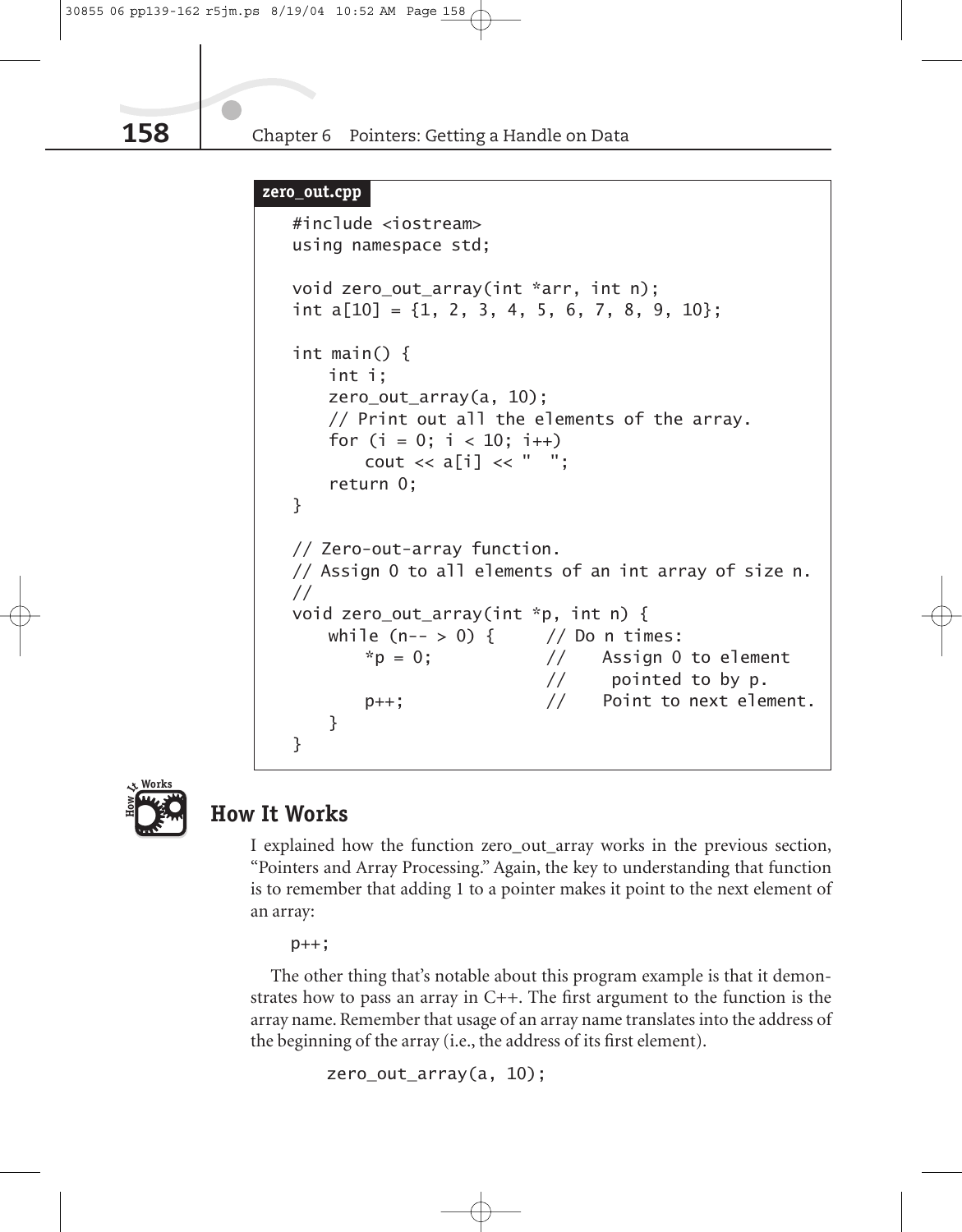Zero Out an Array

To pass an array, therefore, just use the array name. The function must expect an address expression (i.e., a pointer) as the argument type. Here the function expects an argument of type **int\***, so using the array name as the argument is correct behavior: as I mentioned, this statement passes the address of the first element.

This behavior may seem a little inconsistent if you're not used to it. Remember that passing a simple variable causes a copy of the value to be passed; passing an array name passes an address. For a simple array with base type **int**, the array name has type **int\***. (A two-dimensional array name has type **int\*\***.)



## **Optimizing the Program**

Strictly speaking, the technique described here does not optimize anything, in the sense of generating different instructions to be executed at runtime. You can, however, write even more compact code if you have a mind to.

As I've mentioned, the designers of C (the forerunner to  $C_{++}$ ) had an obsession for being able to write the most compact statements possible. This is why it's often possible to do multiple things in a single statement. This kind of programming can be dangerous unless you know what you're doing. Nevertheless....

The **while** loop in the zero\_out\_array function does two things: zero-out an element and then increment the pointer so it points to the next element:

$$
\begin{array}{rcl}\n\text{while (n-- > 0) } < \\
& \text{*p = 0;} \\
& \text{p++;} \\
\end{array}
$$

If you recall from past chapters,  $p++$  is just an expression, and expressions can be used within larger expressions. That means we can combine the pointeraccess and increment operations to produce:

> while  $(n-- > 0)$  $*p_{++} = 0$ ;

What in the world does this do? To properly interpret  $\gamma$ -+, I have to talk about two aspects of expression-evaluation that I've glossed over until now: precedence and associativity. Operators such as assignment  $(=)$  and test-forequality  $(==)$  have relatively low precedence, meaning that they are applied only after other operations are resolved.

The pointer-indirection  $(*)$  and increment  $(++)$  operators have the same level of precedence as each other, but (unlike most operators) they associate right-to-left. Therefore, the statement  $p++ = 0$ ; is evaluated as if it were written this way:

$$
*(p_{++}) = 0;
$$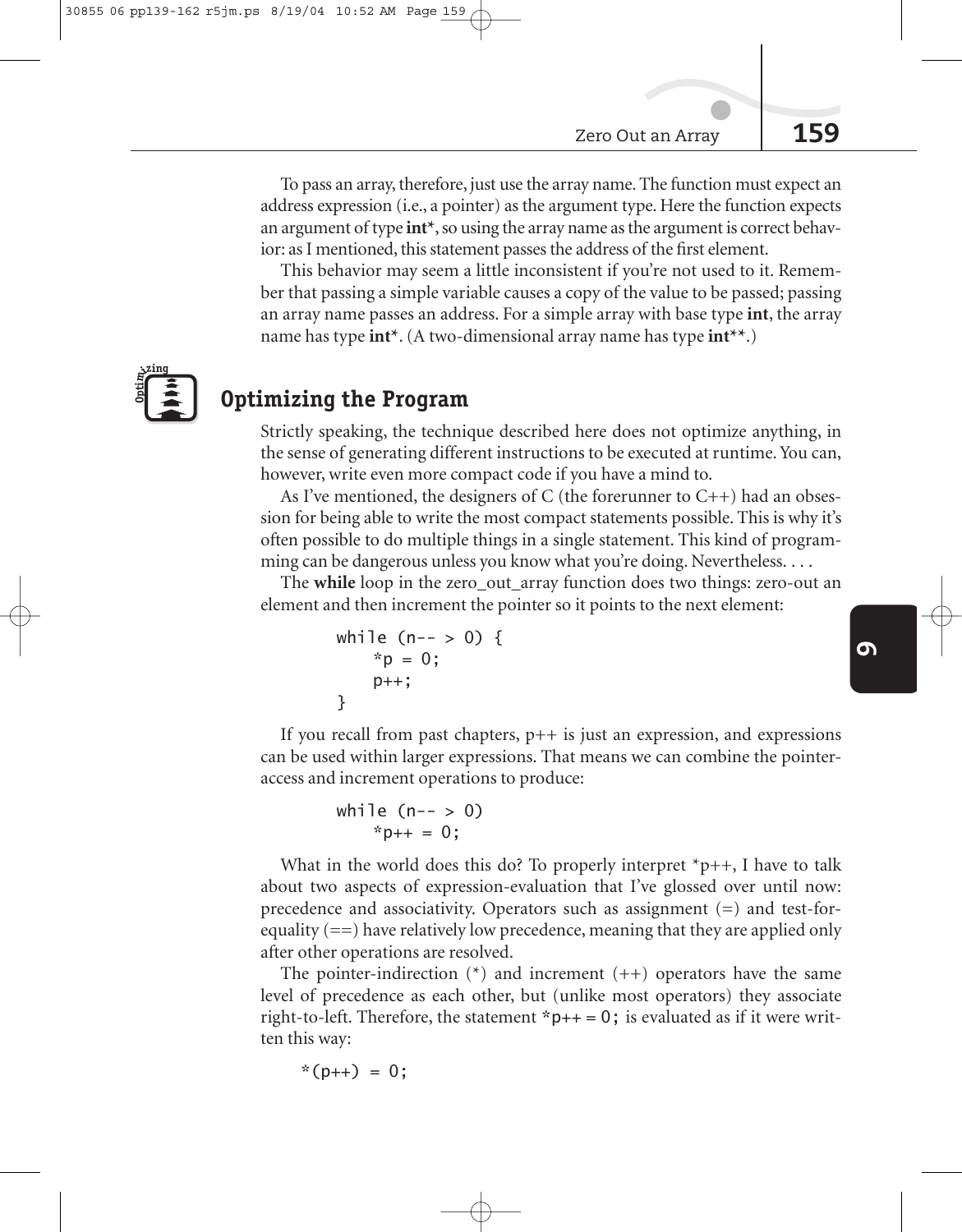This means: Increment pointer p but only after using its value in the operation

 $*p = 0;$ 

Incidentally, using parentheses differently would produce an expression that is legal but not, in this case, useful.

 $(*p)_{++} = 0$ ; // Assign 0 to \*p and then increment \*p.

The effect of this statement would be to set the first array element to 0 and then to 1; p itself would never get incremented.

Whew! That's a lot of analysis required to understand a tiny piece of code. You're to be forgiven if you swear never to write such cryptic statements yourself. But now you're forearmed if you come across such code written by other C++ programmers.



Note > Appendix A summarizes precedence and associativity for all C++ operators.



## **EXERCISES**

- **Exercise 6.3.1.** Rewrite Example 6.3 to use direct-pointer reference for the loop that prints out the values of the array. Declare a pointer p and initialize it to start of the array. The loop condition should be  $p < a + 10$ .
- **Exercise 6.3.2.** Write and test a copy\_array function that copies the contents of one **int** array to another array of same size and base type. The function should take two pointer arguments. The operation inside the loop should be:

 $*p1 = *p2;$ p1++; p2++;

If you want to write more compact but cryptic code, you can use this statement:

 $*(p1_{++}) = *(p2_{++});$ 

or even the following, which means the same thing:

 $*p1++ = *p2++;$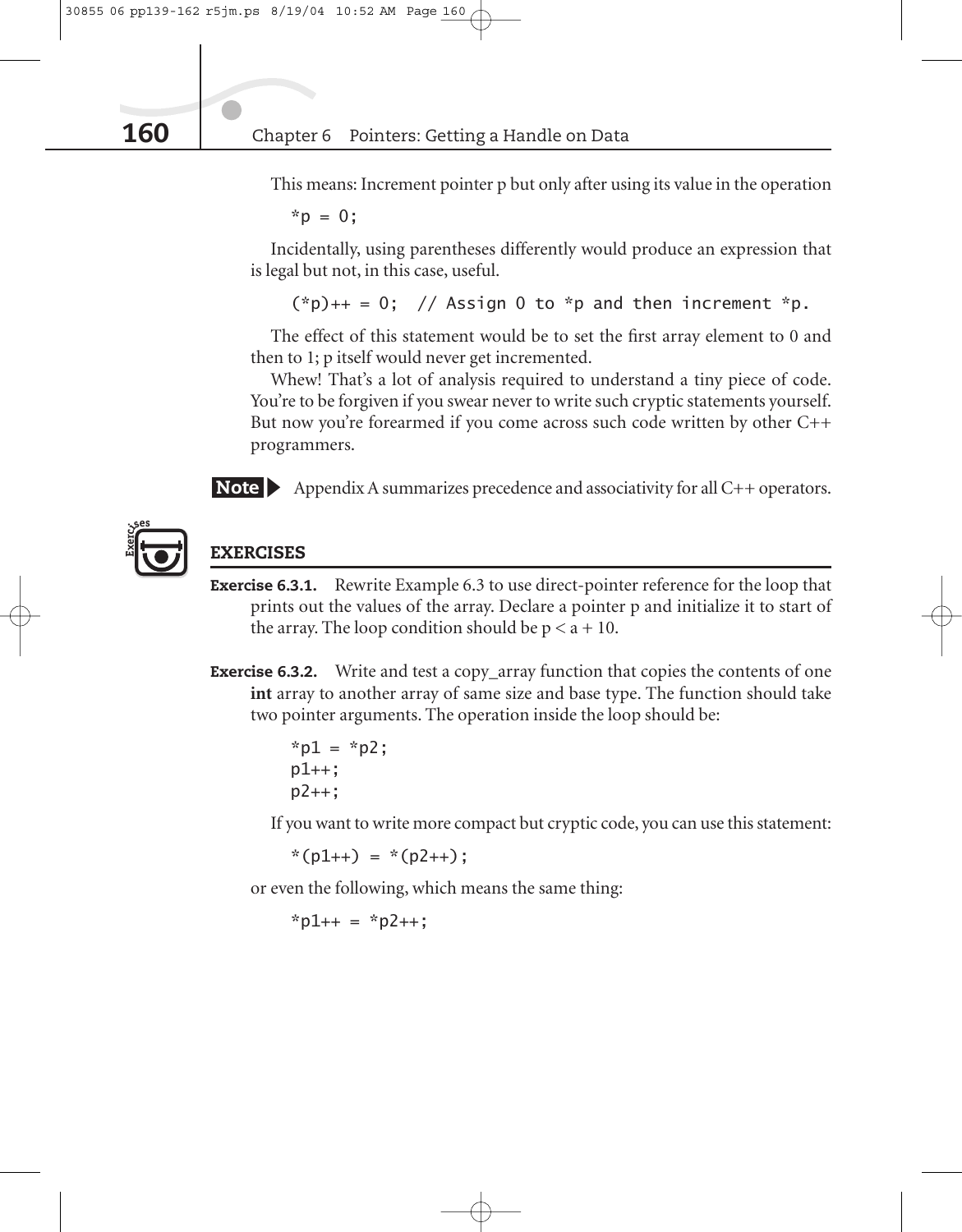

# **Chapter 6** *Summary*

Several useful points were brought up in the discussion of pointers. These are summarized as follows:

◗ A pointer is a variable that can contain a numeric memory address. You can declare a pointer by using the following syntax:

*type* **\****p***;**

▶ You can initialize a pointer by using the address operator  $(8)$ :

 $p = \&n$  // Assign address of n to p.

 $\triangleright$  Once a pointer is initialized, you can use the indirection operator (\*) to manipulate data pointed to by the pointer.

> $p = 8n$ :  $*p = 5$ ;  $//$  Assign 5 to n.

◗ To enable a function to manipulate data (pass by reference), pass an address.

double\_it(&n);

◗ To receive an address, declare an argument having pointer type.

void double\_it(int \*p);

- ◗ An array name is a constant that translates into the address of its first element.
- $\blacktriangleright$  A reference to an array element a[n] is translated into the pointer reference:

 $*(a + n)$ 

 $\triangleright$  When an integer value is added to an address expression, C++ performs scaling, multiplying the integer by the size of the address expression's base type.

```
new_address = address_expression + (integer *
size of base type)
```
 $\blacktriangleright$  The unary operators  $*$  and  $++$  operators associate right-to-left. Consequently, this statement:

 $*p_{++} = 0$ ;

does the same thing as the following statement, which sets  $\ast p$  to 0 and then increments the pointer p to point to the next element:

 $*(p_{++}) = 0;$